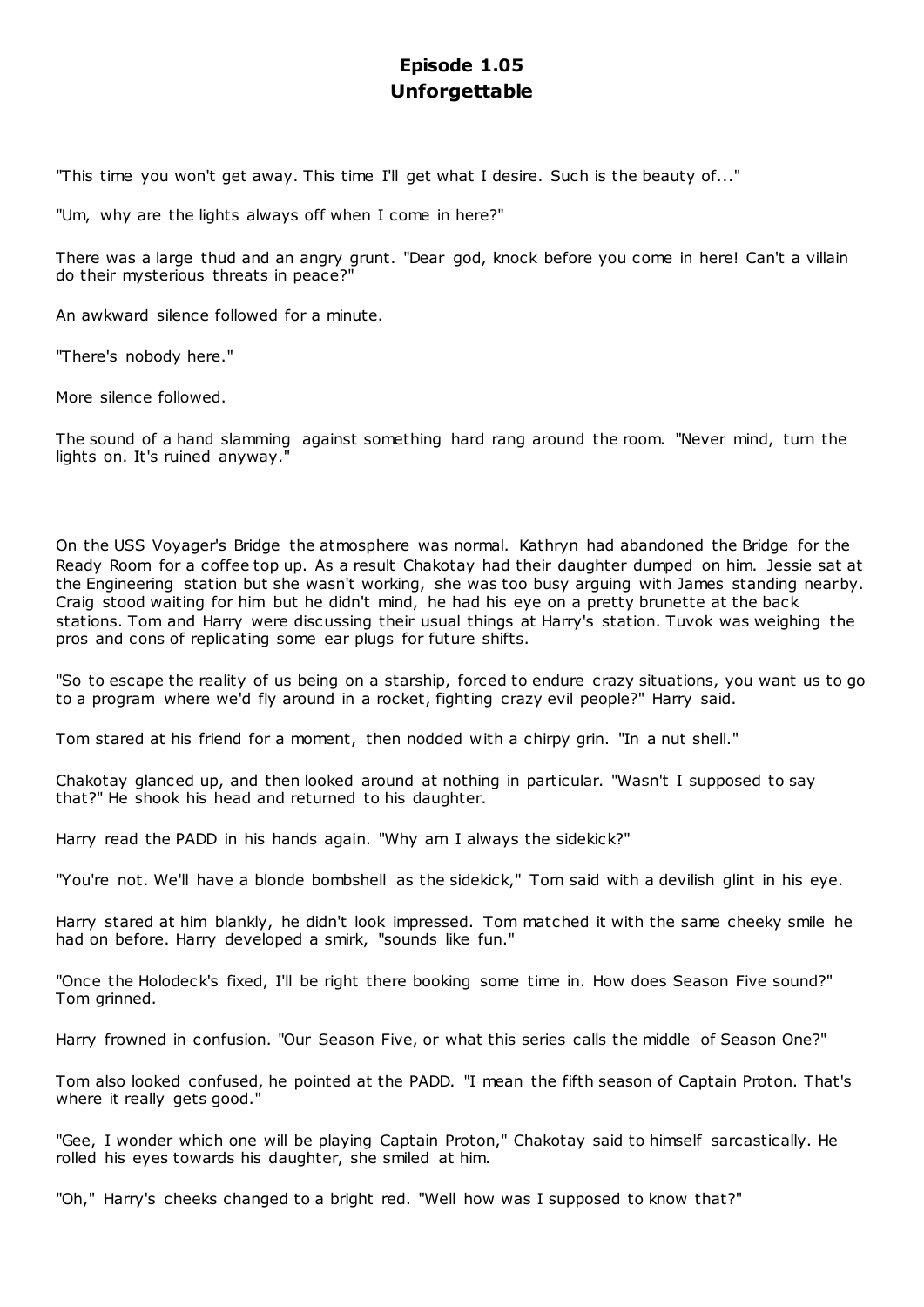Craig meanwhile looked around before fishing the PADD out of his pocket. He made a little note and put it back.

"I don't understand what the problem is," James said with a sigh at the end.

Jessie rolled her eyes. "Of course you don't, you're a guy."

James couldn't help but smirk for half a second, he raised his eyebrow instead. "Was that sarcasm?"

"Surely you'd recognise that of all people," Jessie groaned.

"So yeah," James said. "I never said it was a guy's thing, I said it was a bachelor thing."

Jessie scoffed, "do you even know what bachelor means?"

"Single person?" James said with uncertainty.

"No," Jessie shook her head. She gestured her head towards Craig, James turned to look just as he was getting slapped by the cute brunette.

"Daft kid who's desperate for a date?" James said. He smiled and nodded, "okay fine, I get it. I was using that wrong. Still, you knew what I meant."

"No, for all I knew you were luring poor girls to that death trap and thought that's what..." Jessie countered.

James interrupted, "I don't do that kind of thing and you know that. Besides my room is not that bad."

"You keep clothes you've worn once and leave them in a pile on the floor. At least it used to be a pile, now it's a heap," Jessie argued.

"How could you possibly know that if you weren't in my room?" James asked.

"Cos it's been there for years," Jessie sighed.

James smiled like he'd won the argument, "again, how would you know that it's still there?"

Jessie groaned, then covered her face with her right hand. "As if you would change."

"They're not dirty, we're trying to save power and I don't have a year's worth of clothes," James blurted out defensively. Jessie narrowed her eyes and scowled at him. Anyone that knew Jessie and had heard were wincing a little. "If you don't like my room, don't go in."

"Ugh," Jessie scoffed. "I didn't. I can see the Mess everytime you leave your room. It will probably follow you out one day."

"Yeesh it's like listening to an old married couple," Tom muttered. That sentence was his undoing, a tricorder flew into his face.

"He'll never learn," Craig commented, ironically now sporting a red hand shaped mark on his cheek.

"Of course not. Each hit probably kicks out the memory of it," Harry muttered.

James tried not to laugh. "I'm not *that* bad, come on. You're being silly."

"I nearly broke my neck, so yeah, it's that bad!" Jessie snapped. James raised his eyebrow again, she then realised what she said. "Fine, I did go in there once. I couldn't stand the thought of it anymore, and I thought I'd..."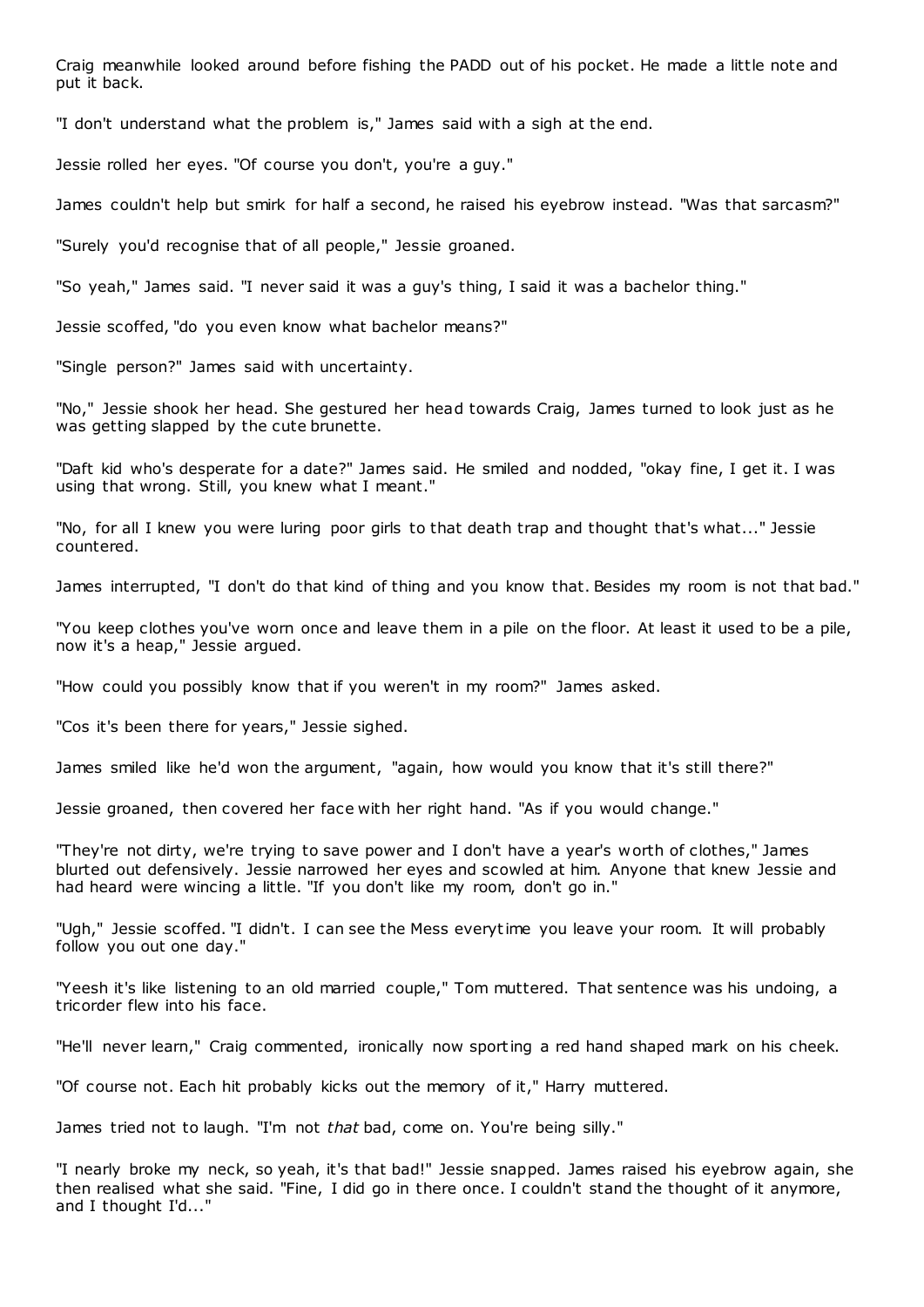The Bridge shook violently, everyone clung on to the closest thing until it settled down. "Commander, I'm detecting weapon signatures nearby," Tuvok reported.

"You don't say," Tom tried to snark. He slowly walked back to his console with a tricorder mark in his face.

"Where from?" Chakotay asked.

"I don't know, there's no ships in the area," Harry said.

Kathryn stepped onto the Bridge from the Ready Room. The ship shook again, throwing her off her path for a second.

"Commander, what's going on?" Kathryn asked.

"I think we're in the middle of two cloaked ship's battle," Chakotay said.

"That appears to be accurate, Commander, there is indeed two cloaked ships only two thousand kilometers off our starboard bow," Tuvok said.

"One cloaked ship, don't you mean," Tom said. Everyone turned to the viewscreen as one ship de cloaked.

"There are none now, the cloaked ship has been destroyed," Tuvok said.

"How?" Craig asked.

"It appears that it sustained too much damage to its hull," Tuvok replied.

"The other ship is hailing us," Harry said.

"Open a channel," Kathryn ordered.

*"Voyager, is that you? I need help... they're after me..."*

"We've lost the link," Harry said.

"How do they know who we are?" James asked.

"We may as well find out, Chakotay lead an awayteam to that ship," Kathryn ordered.

"Yes ma'am. Tom, you're with me," Chakotay said. He glanced briefly at Craig and then James. "You two bring the rest of your team, just in case."

"Is it dangerous on that ship?" James asked.

"Wimp," Tom muttered.

"Do you want a teddy bear, James?" Jessie giggled.

"That's not what I..." James said.

"Maybe she can be his teddy bear," Tom muttered. This time a stack of padds were thrown at him. He didn't have time to duck.

"What a big mouth," Craig said while walking to the turbolift.

"Yeah, but his brain's tiny," Harry sniggered.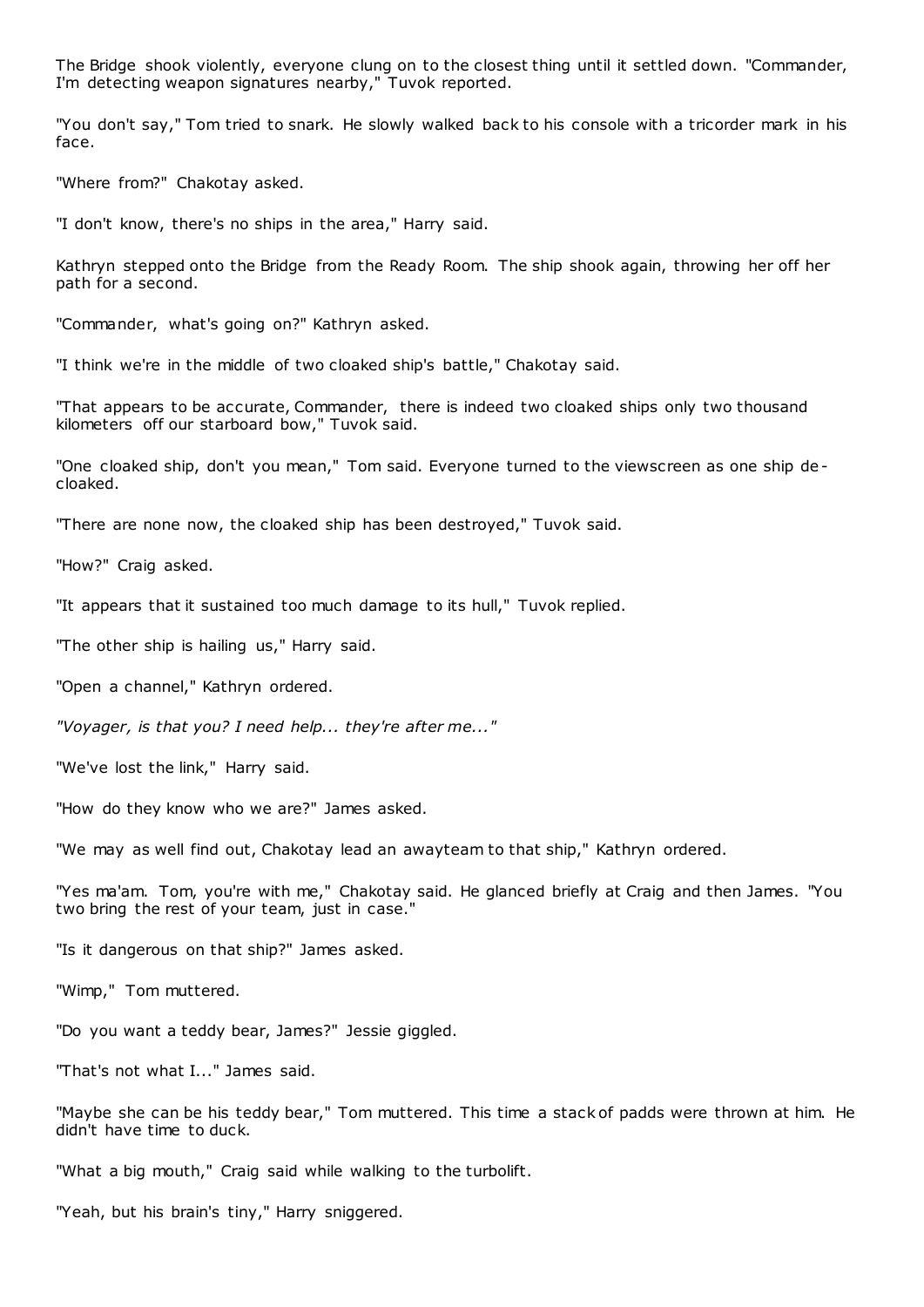"C'mon," Chakotay said as he walked into the turbolift. James did so too, Jessie followed him. They continued their bickering on route.

"Maybe Tuvok should go in Tom's place, he'll be a lot safer," Kathryn said, nodding at Tuvok. He did so back and then followed everyone into the turbolift. Tom slowly went back to his station.

#### **The alien ship:**

Chakotay, Tuvok, Craig, James, Jessie and two Security officers dematerialised in a small room that was in shambles. A few support beams had collapsed and there were broken consoles everywhere.

"There are no lifesigns here, Commander," Tuvok said. There was a loud thud near the left side of the room. Jessie jumped.

"You're not scared are you, Jess?" James asked.

"No of course not," Jessie huffed.

Chakotay and Tuvok began scanning around the room. A support beam collapsed outside the room but it still made a large bang. She jumped again and she hid behind James.

"What is it?" James asked.

"I think this place is haunted," Jessie said in a shaky voice.

"Did you say haunted?" Foster squeaked.

"Don't be stupid, if this place was haunted, we would hear voices even though there's no one here," Chakotay said.

"Help!" a voice said.

"That sounds like a ghost to me," Jessie said, she grabbed onto James' arm. Chakotay rolled his eyes.

"Who's there?" Tuvok asked.

"Tuvok, is that you?" a muffled voice said.

"It knows us?" Foster trembled.

"Be quiet," Chakotay said.

"Where are you?" Tuvok asked.

"I'm stuck under a support beam," the voice said.

"A ghost stuck under a support beam, that's a funny thought," James said. He and Jessie finally stepped away from each other.

"James? That's you isn't it?" the voice asked.

"She knows me?" James said.

"Of course I know you, James, please help me!" the voice said loudly.

Chakotay and James walked over to a fallen support beam, they could see a young woman stuck under it. Jessie walked over with a tricorder and she started to scan her.

"She may not be a ghost but I can't detect her lifesigns," she said.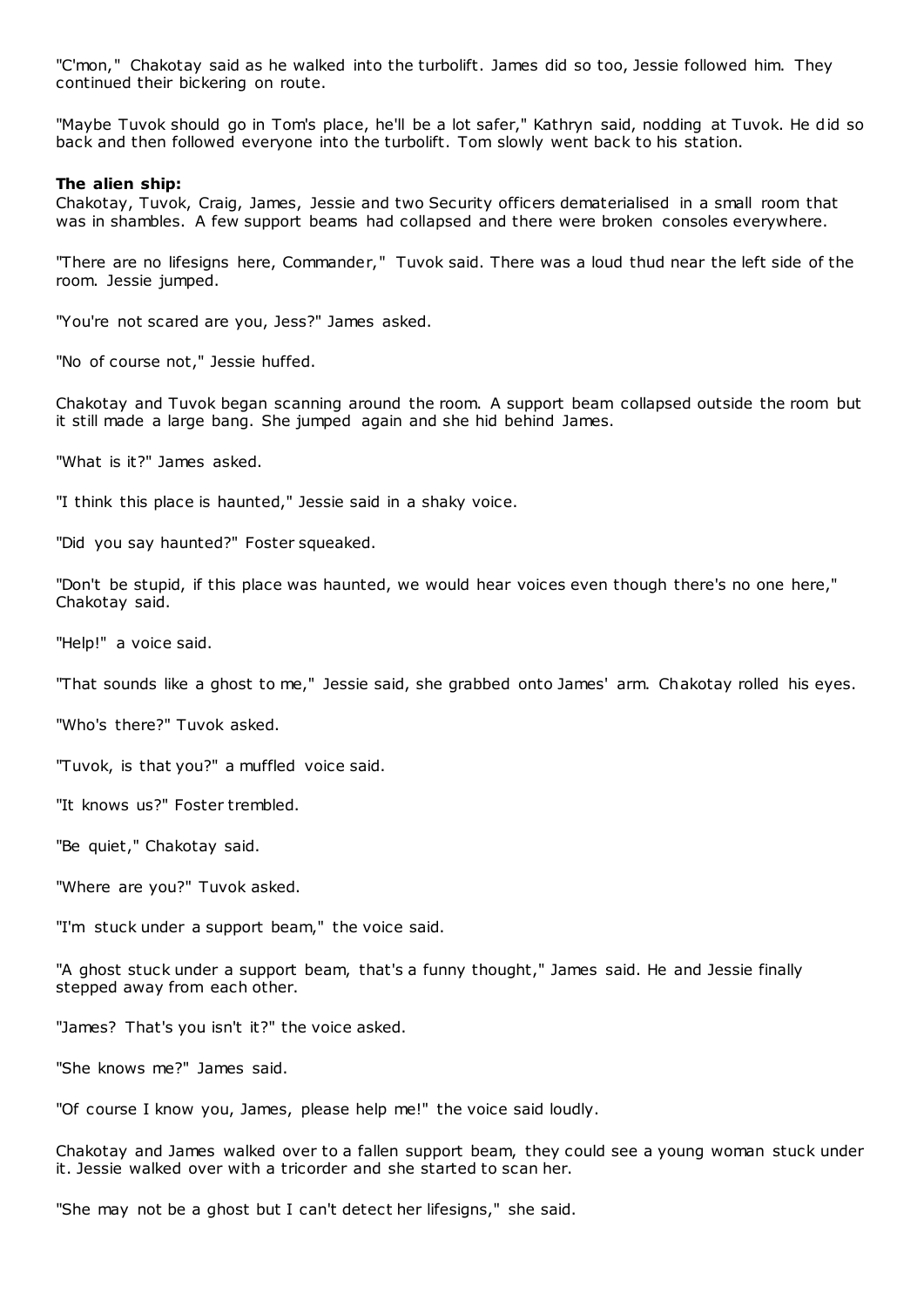"Chakotay to Voyager, prepare to beam one directly to Sickbay," Chakotay ordered.

#### **Sickbay**

The woman was lying on the bio bed. The Doctor was trying to scan her. James and Jessie, as well as Foster and Thompson were standing nearby.

"Report Doctor," Kathryn said.

"I've tried everything, Captain, I can't scan her, it's like she's not lying on the bio bed," the Doctor replied.

"Wake her," Kathryn said. The Doctor placed a hypospray into the woman's neck. She woke up.

"Captain Janeway?" she asked.

"That's right. Could you explain how you know members of my crew," Kathryn asked.

"It's a long story," the woman replied.

"What's your name?" Kathryn asked.

"Kellin," the woman replied.

"Tell me, is there any reason why you're not easy to scan?" the Doctor asked.

"Our species is advanced, our genes don't show up on primitive alien scanners," Kellin replied.

The Doctor tried not to look offended. "Is there anyway that you know of?"

"Just re-modulate your scanning frequency to 2.67," Kellin replied. The Doctor fiddled with his tricorder and he began scanning Kellin again.

Kathryn walked over to the others, she passed a frown over to Jessie. "Are you a member of this team now?"

"No I just..." Jessie started to reply, she looked over to James as she didn't really know why she was there.

He shrugged, "we were arguing."

"Yeah but now I'm just curious about her, that's all," Jessie said with a shrug of her own.

Kathryn shook her head. "Fine, make sure you're back on the Bridge sometime today. Those Engineering reports that you don't do may get done by somebody else, it'll throw everyone off."

Jessie pouted, "I do them."

Kathryn's attention turned to the Security team. "One or two of you should keep an eye on our guest, but try to make her feel welcomed and not like a prisoner. I'd like to know more about what's going on."

"So avoid taking her to the Mess Hall at lunch time?" James commented.

"If it comes to torturing her then no," Kathryn said. Her eyes rolled at the memory of Neelix's latest recipe; ration and leola broth. "Why do we never run out of leola root?"

Jessie shrugged, "I dunno, the Borg assimilated the Cargo Bay with the Hydroponics Bay in."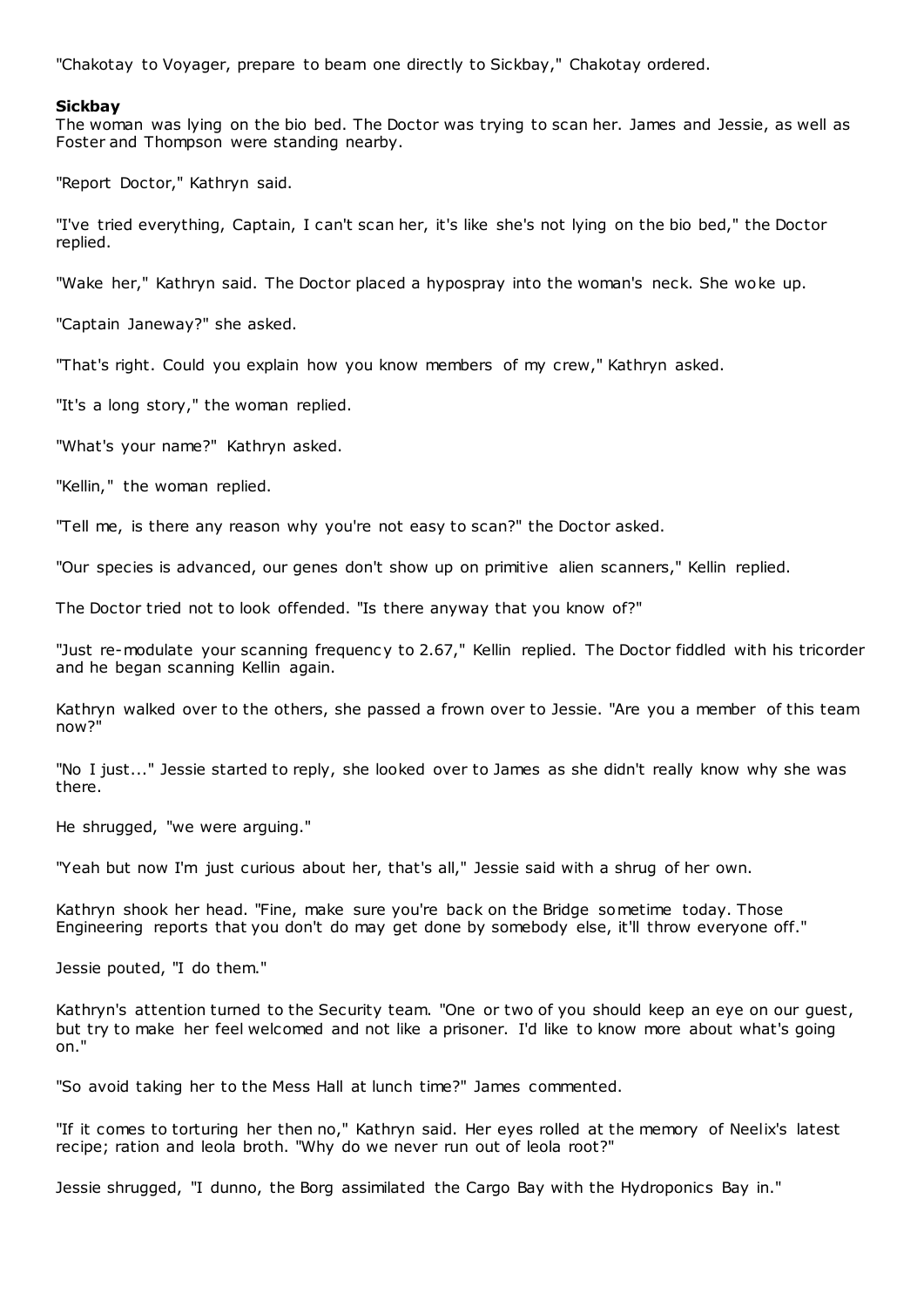Kathryn shuddered quite violently at the thought of the Borg knowing about that awful stuff. "We'll tow her shuttle into the shuttle bay. Report to me when you get some information." She quickly walked out of the room.

Thompson elbowed Foster in the arm, he had spotted Kellin looking over at the group. Foster pouted and stared at him angrily. "Crazy woman digs you."

"No she doesn't," he complained. He gestured his head towards James instead. Thompson looked towards Kellin and then him, he shook his head. "Nah, I'm not touching that one."

"Coward," Foster muttered.

James passed them both a narrowed eyes but confused stare, it was enough to hush them for a moment. He left them and Craig behind to approach the biobeds, Jessie followed half way.

"How is she, Doc?" Jessie asked.

"She'll recover thanks to my *primitive* medical expertise," the Doctor boasted in a bitter tone. He kept that proud smile all the way back to his office.

"Hi James," Kellin said. Meanwhile Thompson elbowed Foster again, he did the same back but twice as hard. The resulting *ow* made everyone stare at Thompson briefly.

"We're all a little confused, how do you know us?" James asked.

"Our species rarely interact with other races. Every person we run into loses memories of us a day after we leave them," Kellin said.

"Ah so you've been here before and you were pals with our resident psycho, ey?" Thompson sniggered.

James rolled his eyes, while Foster looked on with his own very wide. Craig didn't seem to have a clue what was happening, he shrugged it all off.

"Putting it mildly," Kellin giggled softly.

"What does that mean?" James asked. Jessie backed away from the bed with a frown on her face.

"I was here for a few weeks. I don't want to rush you but since you asked I'll tell you, we were involved," Kellin said.

Jessie suddenly collapsed. James went over to her and he knelt down. Craig rushed over as well, looking towards the glass wall around the Doctor's office. He tried to get his attention. The other two Security team members backed away like their lives depended on it.

Kellin meanwhile sat up to get a better look at what happened.

"Jess, what's wrong?" James asked. Jessie was still awake but groggy so she didn't answer. Her eyes closed slowly, and her head fell back into his hand. The Doctor ran into the room from his office.

"What happened?" he asked.

"She just collapsed," James replied.

The Doctor picked up a tricorder and he scanned her. "Her temperature is rising, I don't understand it, help me get her on the bio bed." Despite saying that, the Doctor didn't help as James lifted her up himself, and carried her to the nearest bio bed. The Doctor injected a hypospray into her neck. "Her temperature is returning to normal," the Doctor sighed.

"What was wrong?" James asked.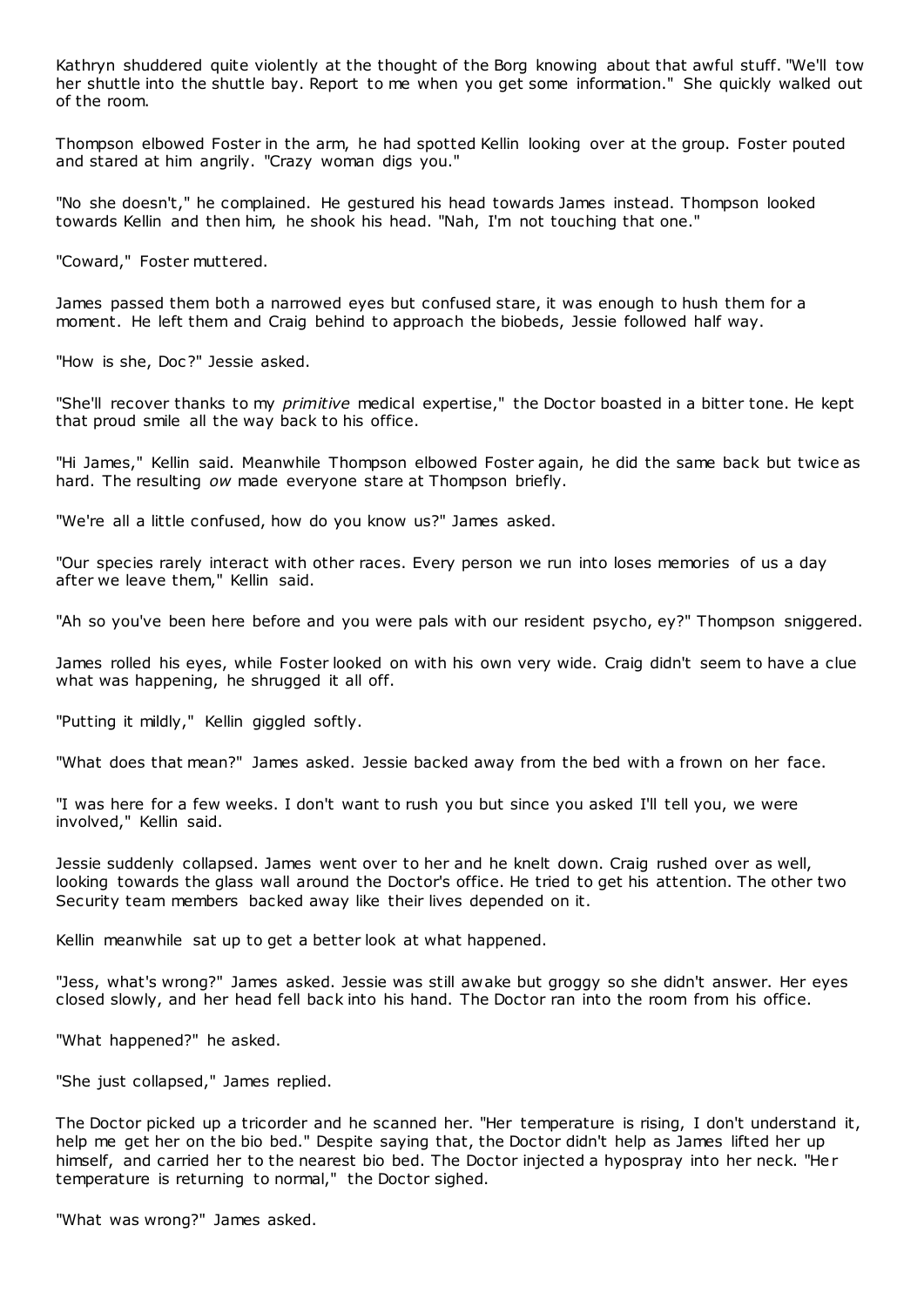"I'm not sure exactly, I'll need to run further scans. if I didn't know better I believe she might have fainted, but I need to be sure before I release her from Sickbay," the Doctor replied.

"She collapsed when she found out that Kellin chick was sleeping with her..." Thompson replied. He forced a cough, "*best friend*."

Foster elbowed him again, glaring at him. "This is why we stepped back, what's the matter with you?"

"Oh well, when Jessie wakes up I'll release her," the Doctor smirked. James didn't look amused as he looked at him. "She must have fainted over the shock of you having a girlfriend."

"Why is that so ridiculous? It's not like I'm one of those sad losers who keeps hitting on every girl, but get only a slap for my trouble," James grumbled.

"Whatever you say, James," the Doctor said. He injected Jessie's neck with a hypospray and she started to wake up.

Craig pouted, he looked a bit offended. "That's just rude."

James glanced briefly at him. "I didn't mean you."

Thompson sniggered, "yes he did."

"What the hell happened?" Jessie asked groggily. She slowly sat up.

"You fainted," the Doctor replied.

"Doc ," James complained.

Jessie burst out into awkward laughter. "You have a girlfriend?"

"No I don't, she must be lying," James grumbled.

"I'm not lying, James," Kellin said.

"Don't, if you say anymore I'll faint again," Jessie teased.

"Don't tell anyone about this, it's just as rare as Craig saying he was gay," the Doct or said.

Craig looked around at everyone with his eyes wide. "Hey, stop using me as an example!"

"It doesn't matter Craig. You get laughed at if you don't care about getting a date, so why not continue being desperate?" James grumbled.

"Oh come on, I'm not desperate!" Craig protested.

James shook his head, "I'll tell the Captain... about the memory thing."

The Doctor gave him a hypospray. "Here you'll need this just in case the Captain faints at your news." James knocked the hypospray out of his hands and he stormed out of the room. Jessie followed him out, her smirk was long gone and she looked a little worried.

"I don't understand it Doctor. James is a nice guy, why were you saying those things?" Kellin asked. Thompson snorted, which made Foster elbow him again.

"We're not laughing cos he's a girl leper like Cr..." Craig glared at the Doctor, cutting him off mid sentence. "Tom. We're laughing cos everyone knows that he avoids having girlfriends because he has a thing for Jessie. At least he did," the Doctor replied.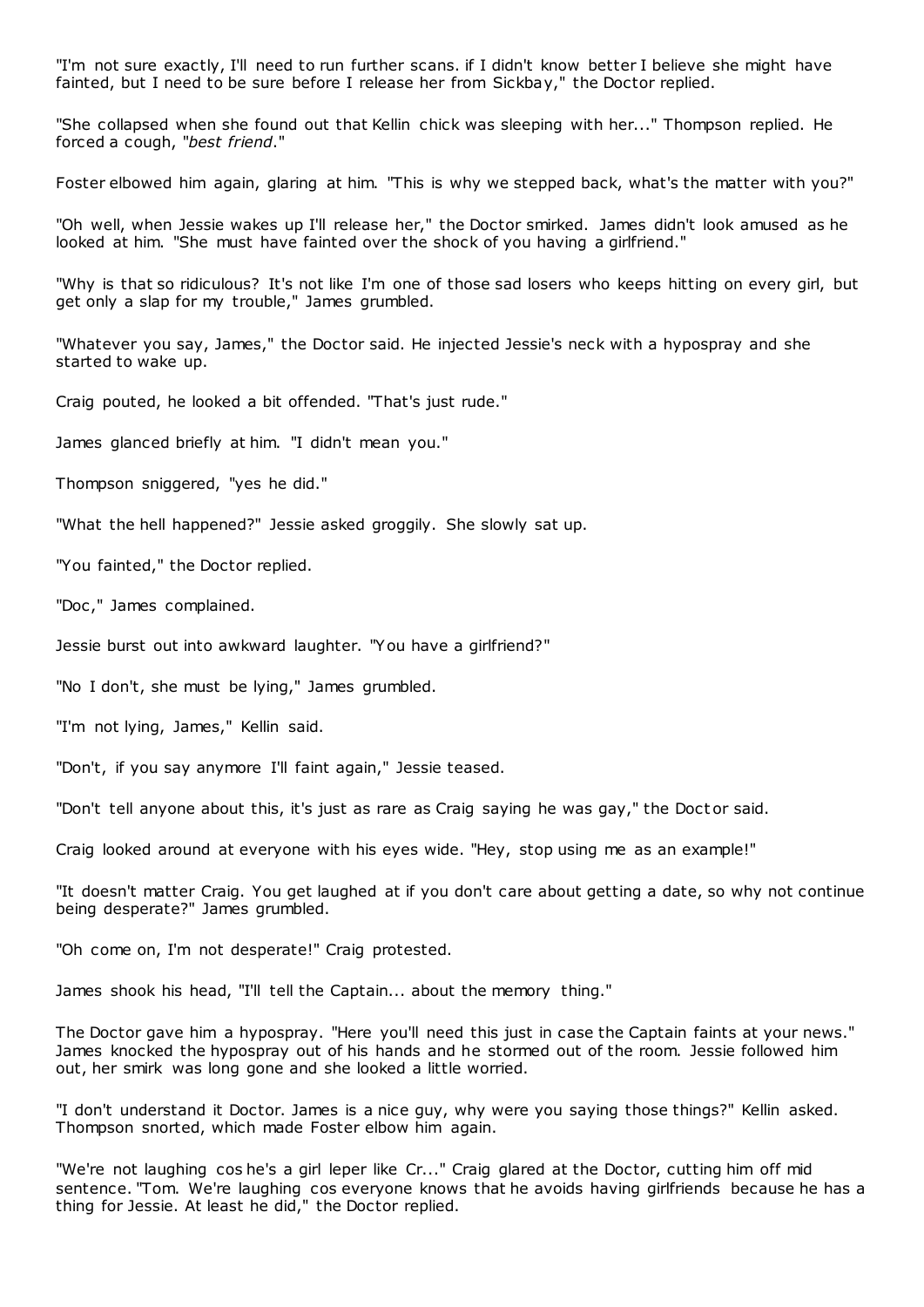Kellin looked down sadly. "Of course that's what you mean."

# **The Ready Room:**

"Do you believe her?" Kathryn wondered, a frown filled her face. The cup of coffee in her hands was obviously still full.

"No. Surely if I had been involved with her I would still feel something for her but I don't," James said.

"I understand. Jessie, what do you think?" Kathryn asked carefully.

"It seems a bit unbelievable. James doesn't fall that quickly, and even if he did he'd not ask her out for years," Jessie said with a slight smirk.

"That's not even true," James complained much to Jessie's amusement. She stopped smirking when she noticed the serious look on his face. She replaced it with a warm reassuring smile.

"No, you wouldn't ask at all," she said. James sighed to that comment. "Oh come on James, you know I don't mean that in a bad way. It's nothing to be ashamed of. It could be worse, you could have been just like Craig," Jessie said.

## **Meanwhile:**

Craig stared straight ahead of him with his arms tightly folded. He grew angry at whatever he was looking towards.

"Oh come on, I'm not even in the scene!" he complained. Stamping his feet, he made his way down the corridor, muttering under his breath. "I refuse to be some c ut away gag or something."

## **The Ready Room**

Jessie widened her eyes like she had just seen that. "Well I can't say Tom anymore, can I? Somehow he managed to get B'Elanna to like him."

"Yes but he wasn't as bad as Craig. What is up with that PADD anyway?" Kat hryn said. She shook her head. "So back to Kellin. You think she's lying?"

"Yeah but why would she lie about us being involved?" James questioned.

"I don't know, maybe she fancied you so she came back and said that you two were involved to make it happen," Jessie said.

"Makes a little sense," Kathryn said.

"Oh great," James muttered.

Kathryn sat back in her seat, cradling the cup against her chest. "I do want to know more about her first visit here. I don't like having a part of my life wiped away like that."

James shook his head as Kathryn looked at him, she then turned to Jessie who winced slightly.

"Think about it. She's only here because we rescued her. Why was she here the last time? Why was she attacked? What is the point of this ridiculous story?" Kathryn continued.

"I don't know, there are much better fourth season episodes to parody than this," Jessie replied.

Kathryn groaned into her spare left hand, she stole a quick sip of her coffee while she did so. "I meant why did she bring up her real or not relationship with James, when she knew he'd forget about her anyway? It tells us nothing else other than that she's a blonde bimbo."

"That seems like enough of a point to me," Jessie commented.

James glanced briefly at her, "um, hey?"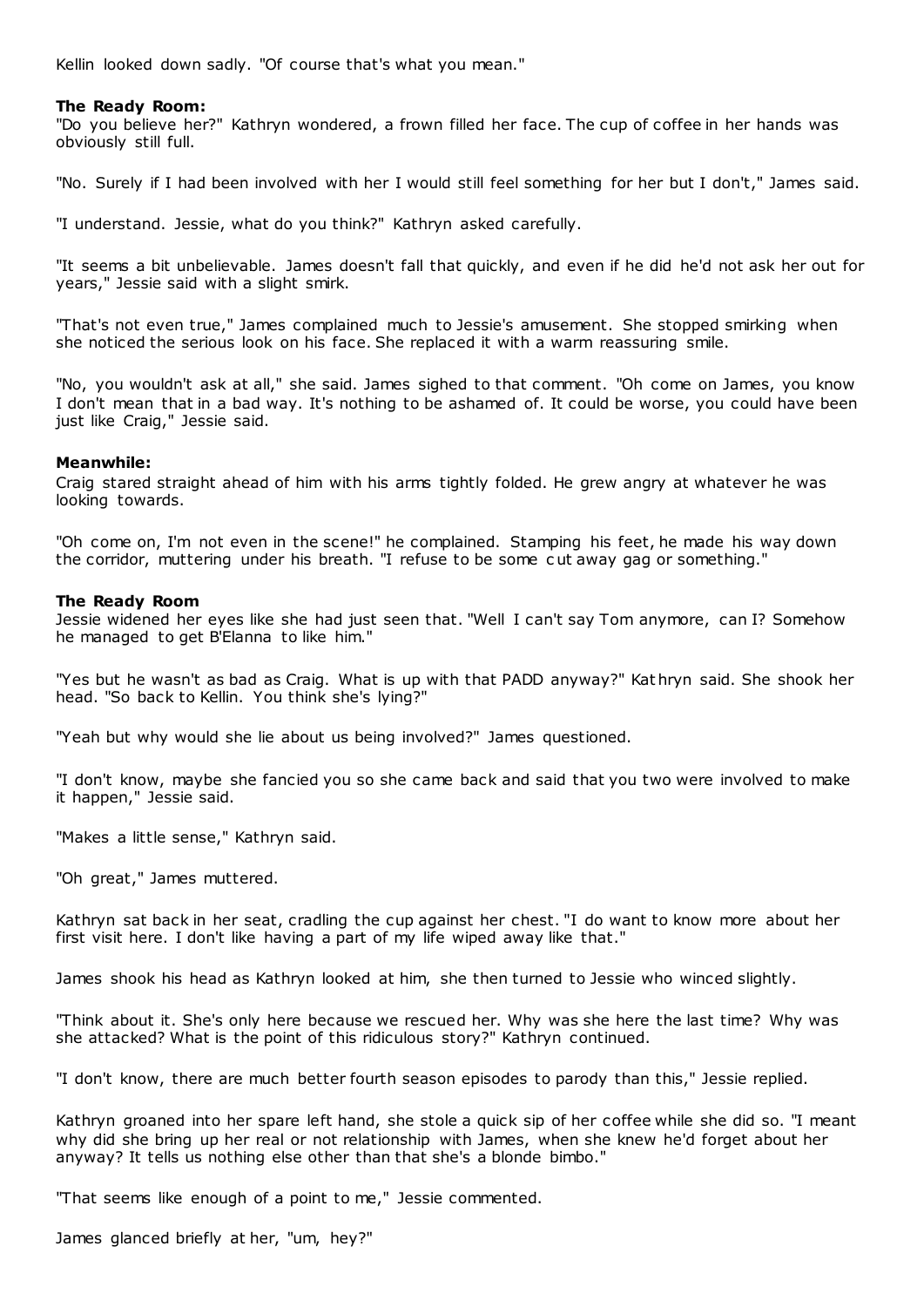Jessie smirked before turning her head his way. "Not because she likes you, just that she shouldn't have been surprised that you'd forgotten her."

Kathryn frowned suspiciously. "If she cared about you she wouldn't have come straight out with it. Perhaps Jessie is correct, she told you right away so she could make you two happen."

"You rejected her or didn't notice her advances. That sounds more like you," Jessie smiled.

James sighed, "so what now?"

"We find out why she was here in the first place. It sounds like a good place to start," Kathryn replied with a smile of her own. James didn't like the look of hers though, it was a sneaky and malicious looking one. Jessie looked at her and then at James with a confused expression.

"Ohno, I see where this is going," he said.

"I don't," Jessie said.

"She wants me to play along so Kellin will answer those questions," James explained.

Jessie pulled a disgusted face, she turned to Kathryn with her eyes wide. "You can't be serious? Can't we just beat it out of her, or force feed her Neelix's Ration Flan?"

Both James and Kathryn remembered what she was talking about, they both repressed a gag. Kathryn was the first to shake it off. "I'm not telling him to prostitute himself, jeez. I'd never ask that of anyone. I just thought he should act a little interested..."

"Eew," Jessie complained.

Kathryn cleared her throat, "... in what she has to say."

"Oh," Jessie was a little embarrassed. She still didn't like the idea though, her face was scrunched up in disgust.

"What's the problem? You two aren't..." Kathryn said with narrowed eyes.

Jessie shook her head furiously. "No, no." She turned to walk straight out. Once the doors shut behind her they heard another, "no."

"Surely you can just ask her," James said meekly. "There's no reason to think she's hiding anything, so why use me to deceive it out of her?"

Kathryn smiled after a long sip of her coffee. "I'm sure a big strong boy like you can take care of himself, hmm?"

"I'm sure a crazy Captain like you can stop inhaling the coffee long enough to do her job for once, hmm?" James said, mocking her tone.

Kathryn's face froze in a deadly stare, it even seemed to freeze the air around her and spread across the room. Her daughter on the other side of the room sensed this and burst into tears. Meanwhile in the Mess Hall Neelix's gas stoves were freezing up.

"Get out," she eventually said in a cold, hoarse voice.

James shrugged without a care in the world, and turned around to walk out.

Kathryn growled at the spot he was in before. She looked over to her daughter. "Do not follow his example."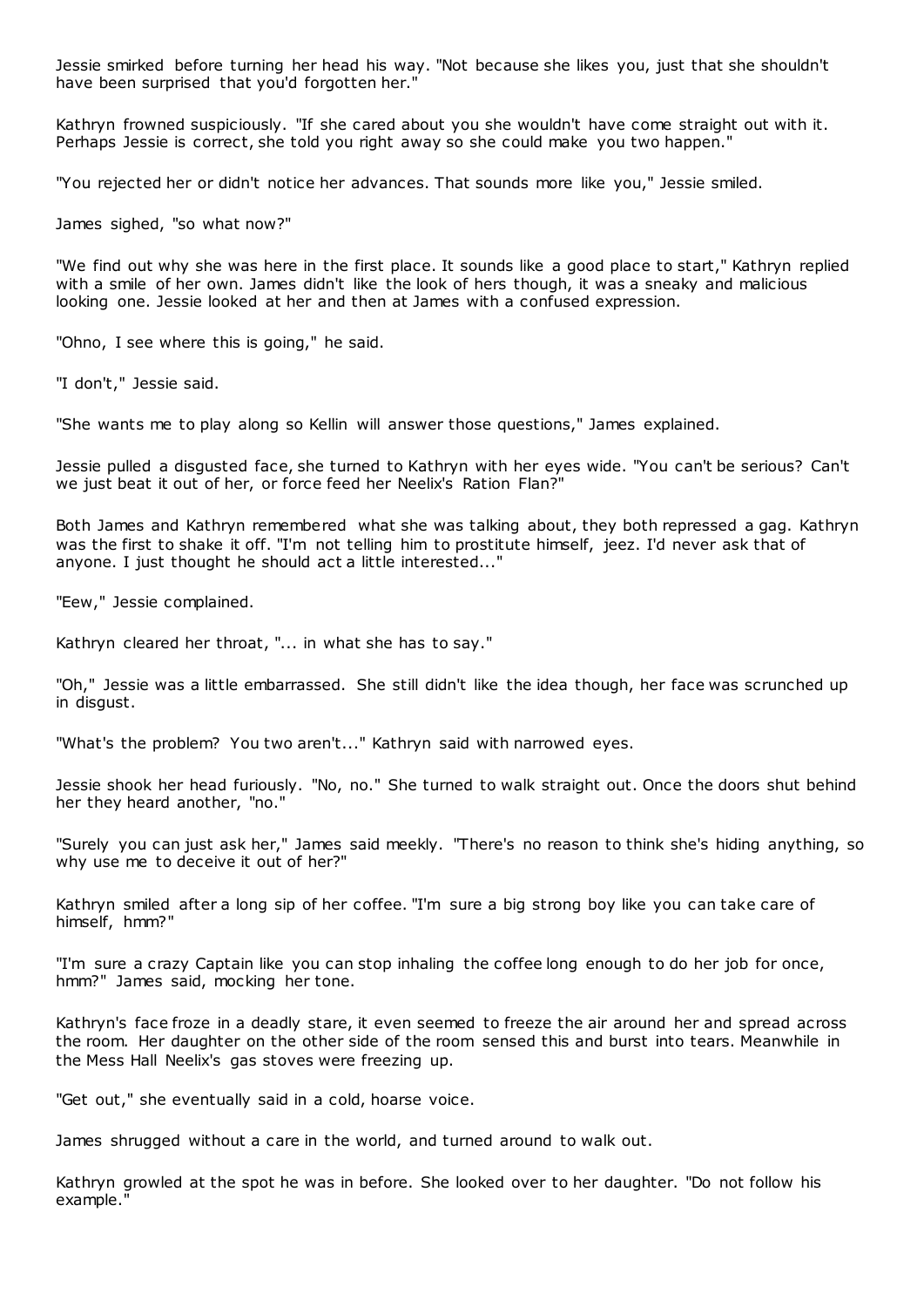#### **Outside Kellin's Quarters:**

Chakotay was busy muttering to himself outside her door. Foster and Craig were standing outside, pulling the same *what the hell* looks at each other.

"Uh, Commander?" Craig dared to butt in after a few minutes of this.

Chakotay turned his head towards him. "What?"

"Who are you talking to?" Craig asked.

"The Captain," Chakotay huffed. He shook his head, ignoring the confused glances from the other two men, and then pressed the door chime.

The door soon opened. As soon as she recognised who was at the door, Kellin smiled warmly. "Hello Commander," she purred. Both Craig and Foster widened their eyes, Foster tugged at his tight collar. Chakotay shook his head again.

"I'm afraid I have to ask you a few questions about what happened. Our ship could be at risk," he said.

Kellin nodded. "Of course, but I'm surprised the Captain sent you."

"Why?" Chakotay frowned.

Kellin frowned briefly, that was soon replaced by an embarrassed laugh. "Oh of course, I keep forgetting that you won't recall." She stepped backwards, gesturing her hand inside the quarters. "Please come in."

Chakotay didn't look any more confident about that vague comment, and he wasn't even sure before. He reluctantly walked inside.

"Damn. Do you think she dated me too?" Foster asked once the door closed.

Craig repressed a smirk, barely. "Sure, why not?"

Chakotay stayed where he stood as Kellin sat down on the sofa and patted the seat beside her. "Hmm, a little shy this time I see."

"Who attacked you?" Chakotay asked.

Kellin laughed playfully, "right to business are we? I know what you're really thinking."

"If you did you would cut this out," Chakotay said without thinking. He shook his head even though Kellin didn't seem insulted by what he said. "My first duty is to my ship. We can talk all you w ant after that."

Kellin leaned forward to rest her arms on top of her legs, staring at him intently. "Do you think James is the jealous type?"

"Probably, now Miss Kellin, why did that ship attack you?" Chakotay muttered uncomfortably.

"I agree," Kellin smiled as she relaxed back into the sofa. "But he's not the only one." Chakotay sighed impatiently. "All right. My people are isolated xenophobes. I'm what you might call a refugee. Our people don't take kindly to that."

"Your own people attacked you? That means they'll attack us," Chakotay said. "Is this why you left the ship the first time you were here? If you were here at all."

"My people would not risk an encounter with you. That would be beside the point," Kellin replied. "However they would send a sole agent to hunt down the refugee, which is exactly what I did the last time I was here."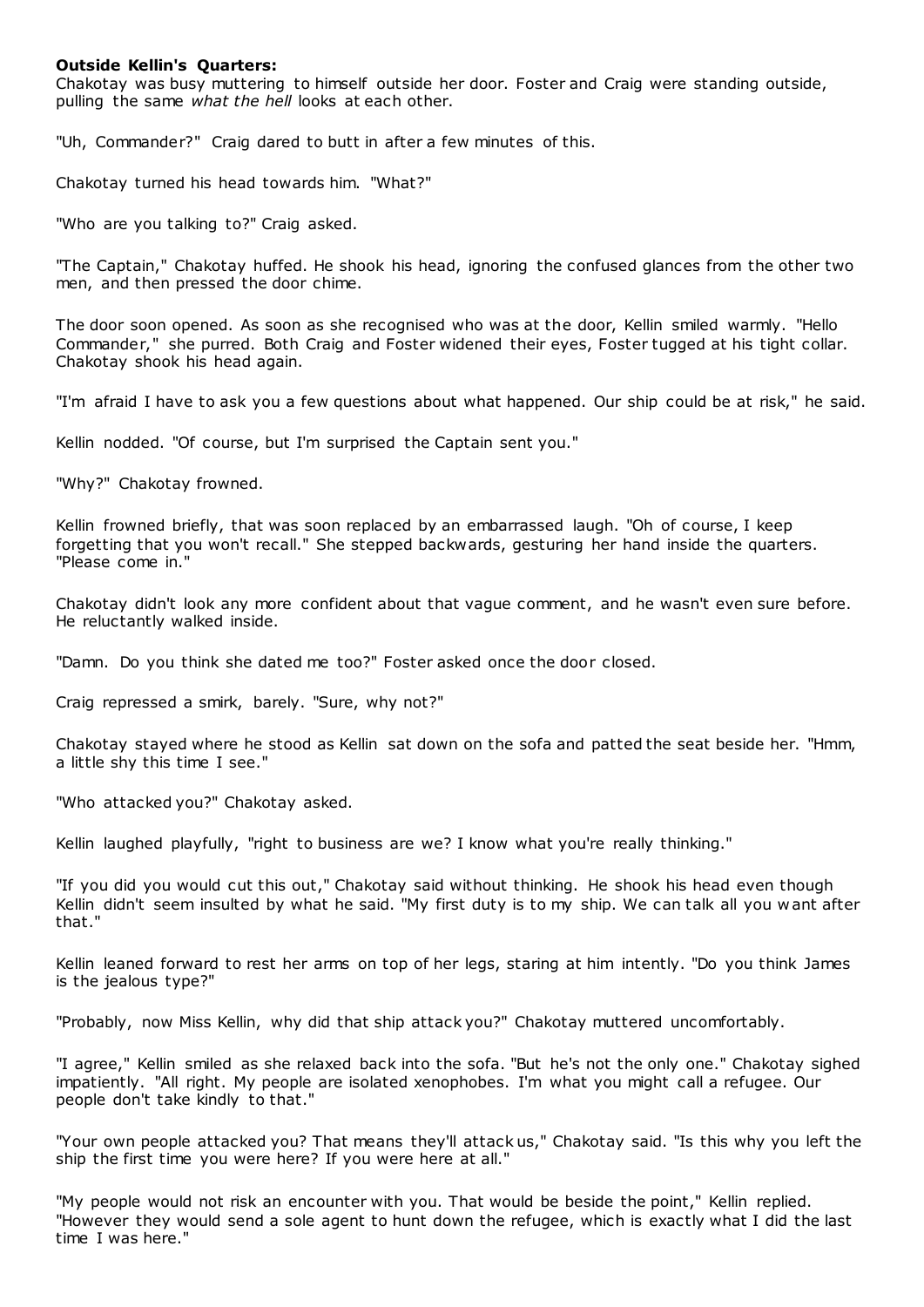Chakotay stared at her blankly, not believing what he was hearing. "We let you on our ship to hunt down a refugee? Not only that but you decided to flee yourself. Why?"

"I fell in love," Kellin replied.

"Eugh," Chakotay tried not to gag. "With James?"

Kellin smiled like she had just achieved something. "Ah jealousy rearing its ugly head again?"

"What!?" Chakotay snapped. "I don't like him." Kellin laughed at the thought of it. He shook his head. "You and me, as well? I thought you were only here two weeks. Besides I'm..."

"A new father and belong to someone, I know. That is why when two men showed their interest in me, I picked the one who was free," Kellin smiled.

Chakotay's anger fizzled away into a laugh. "You're telling me that James made the first move? Try pulling the other one."

"Hmm, you didn't take it well the last time either," Kellin said. "Both you and him were assigned to help me flush out the refugee. It made for a tense working environment."

Chakotay shook his head, "never mind that. I want to know about what happened with the refugee and why you're here now."

"I was doing just that," Kellin said.

"Can we skip the parts with your fake love story? I can't afford to throw up on my last clean uniform," Chakotay said.

Kellin chuckled, her eyes sparkled at him. "I know the thought of the woman you like being with a younger man makes you mad, and that's not fair. I'll do my best."

*The usual people were on the Bridge watching Kellin on the viewscreen. "I'm afraid you have an intruder USS Voyager. He's disowned our way of life and fled. I've come to retrieve him."*

*"I see, so he's a refugee?" Kathryn said.*

Chakotay shook his head. "Wait a minute. How did the first refugee even get on Voyager?"

Kellin smiled. "Your shields don't protect you from our transporters."

"Sometimes it doesn't stop us from using ours," Chakotay mumbled. "Never mind, continue."

*"I don't allow people on my ship for the sole purpose of kidnapping someone, even if they did sneak onto my ship," Kathryn hissed. She sipped at a ridiculously oversized coffee cup.*

*Chakotay smiled at the viewscreen, his dimples were out in full force. "They could have asked for asylum. Instead they forced their way here. Who knows what someone like that is capable of. He's a criminal."*

*Kellin nodded. "Exactly Commander. Besides I hear he drinks a substance called coffee by the shipload. He left because we have a shortage."*

*Kathryn's eyes widened so large everyone who saw it thought her eyeballs would fall out. When she recovered she put her diplomatic face on. "Prepare for transport. Mr Tuvok..."*

*"Captain please, I'll meet our guest," Chakotay smiled.*

*Kathryn threw him a disgusted look. "What is it with you and blonde bimbos, Commander? Should I tell Seven of Nine to watch her back."*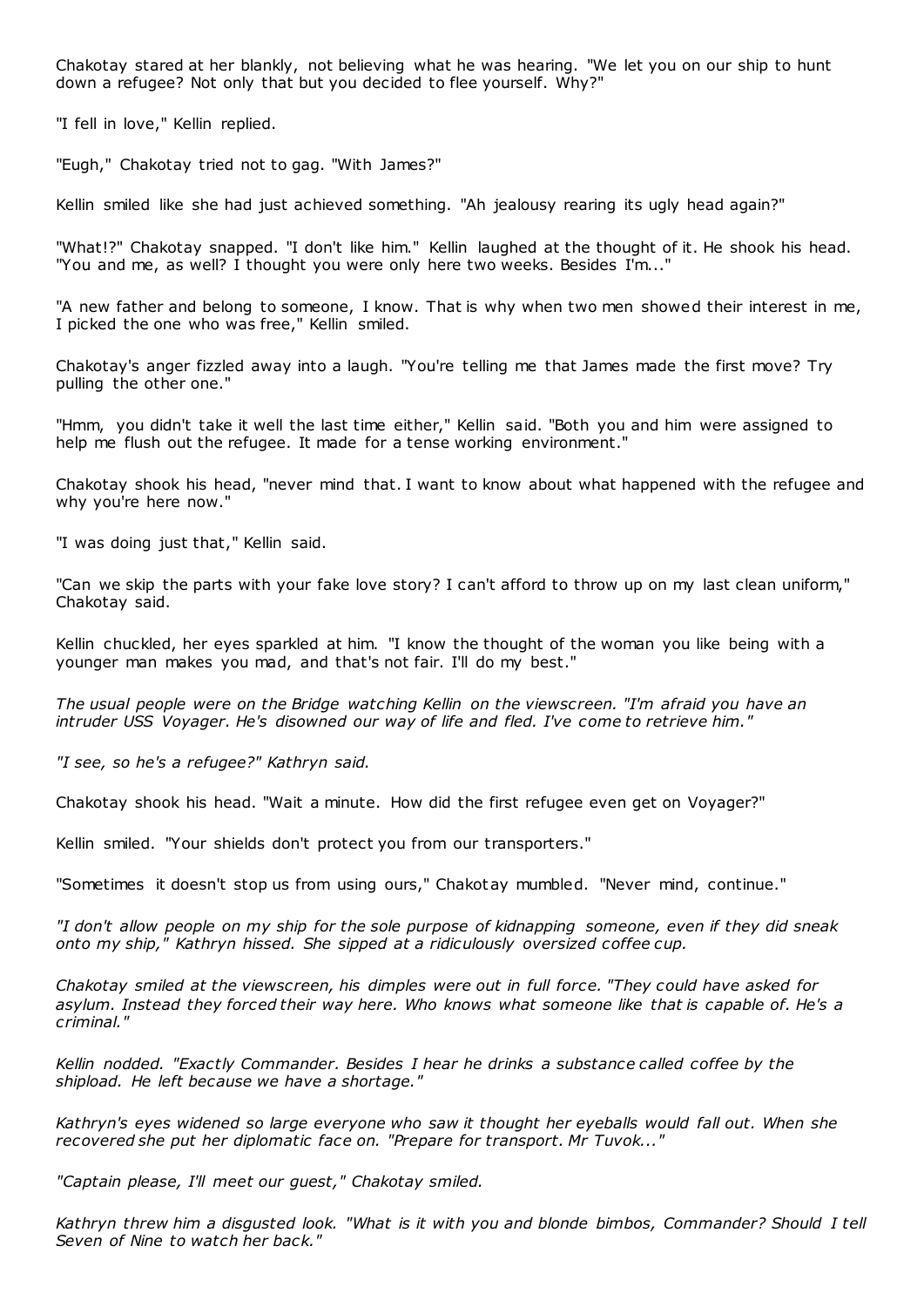*Tom snickered, "it's not her back I'd be watching."*

*"Oh good, Tom is overcompensating again," Kathryn commented. She turned towards Harry. "Why don't you two just admit what we already know, then maybe we can have some peace and quiet for once." Harry and Tom both pouted.*

*The turbolift doors opened, James stepped out of them. Chakotay was just passing by him on his way to the turbolift himself.*

*"What's going on?" he asked.*

*"Damsel in distress, excuse me," Chakotay said. James side stepped out of his way while looking at the viewscreen. He shrugged, and turned to follow him. "Ohno no no you don't, this one's mine."*

*"Get back to your day job Chuckles, and that's changing dirty nappies," James said.*

*Chakotay growled as the doors closed.*

*Both Jessie and Kathryn turned their heads at the door from where they were. They had the same identical upset looks on their faces. Kathryn recovered by sipping her coffee, but grew angry immediately.*

*"It's empty!" she screeched.*

"Wow, and I thought this series had the title for out of character storytelling," Chakotay muttered.

Kellin frowned, "what?"

"I suppose Kathryn and Tom were pretty close. Go on," Chakotay groaned.

## **The Mess Hall:**

"Soooo Jess, I hear you've been dumped. That's gotta sting," Tom teased as he sat down opposite Jessie. She just gave him a cold stare. "Did he cheat on you first? If he did, say so and I'll..." He pretended to zip his lips up.

"Yeah right," Jessie muttered.

Tom sighed in relief. "Oh good. It's only funny if he didn't, I'm not mean."

"How many times must I say it before you get it into your thick head? James and I are friends," Jessie rolled her eyes. She returned her attention to her lunch.

Tom waited until she started to sip on her drink. "Friends with benefits?"

Jessie tried to stop herself from spitting the water in his face, she swallowed it quickly. "Only you would go there... but you never could."

"Ouch," Tom winced. He leaned across the desk, "so you're mad cos she got there first?"

"I'm mad cos some thirty year old man talks to me like he's still twelve and barely touching puberty," Jessie retorted. She didn't give him the benefit of looking at him while she spoke. "Grow up."

"Shame, I was rooting for you, always remember that," Tom teased. He watched to see if her expression changed, it didn't. "If it helps, you are so much hotter than she is." He smirked as he spotted her eyes flash up briefly in anger.

The Security team with Craig and James in entered the room. Neelix looked up just then to grin at them and gesture towards the kitchen. Each one of them quickly pretended they didn't notice and went their mostly separate ways.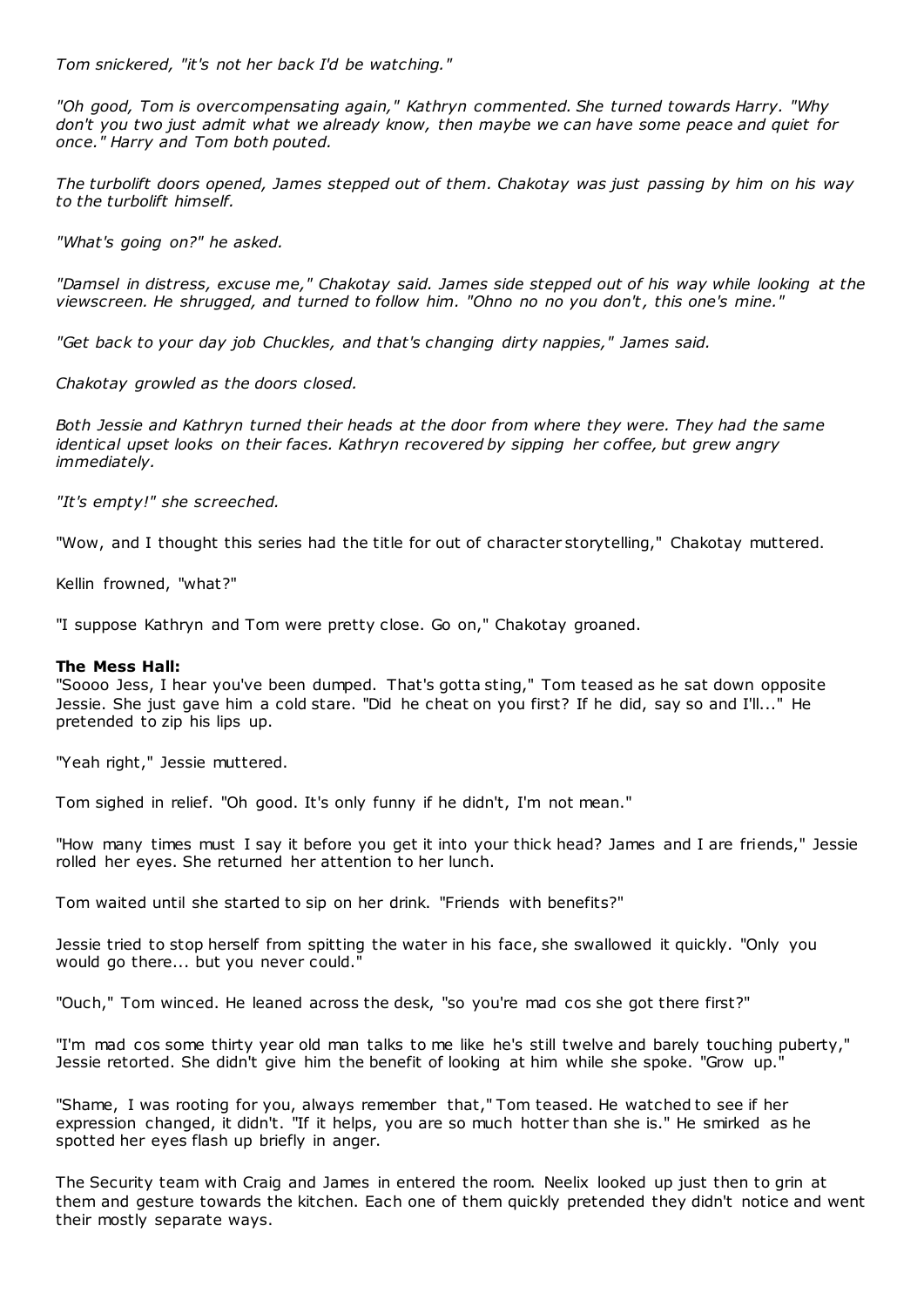"I'm surprised James waited as long as he did, he's not known for his patience," Tom commented, not noticing the new arrivals. Jessie directed a confused frown down at the table. "But I guess even a weird guy needs a little loving when his girl friend's always cold and frigid."

Everyone swung their heads in their direction, a lot of them gasped at what they were seeing and a few of them wished they could replicate popcorn.

Craig winced every few seconds, his hand flew to his commbadge. "Sickbay er..." Another hand got in the way, soon the commbadge was airborne. That was when he realised he was standing a little too close to the danger. He quickly backed away.

James, who had been walking with him, looked at him as he backed away so quickly he thought he had a pair of skates on instead of his boots. He turned back, debating whether he should stop this or not.

Jessie decided it for him as Tom falling off his chair wasn't stopping her. She rushed over and kicked Tom many times in the head. Even though he was unconscious, she continued with countless kicks to the legs and stomach. James lurched forward to hold her back but she chose that moment to run over to Neelix's kitchen and steal a knife. When she ran over to Tom again, James grabbed her right arm with his left hand but that didn't stop her either. Her left arm snatched the knife.

"Security to the Mess Hall," Harry stuttered. He then spotted Craig, Foster and Thompson watching from afar. He groaned into his hand.

James tried to pull her away from Tom but he tried too hard and she stumbled over to the floor. She dropped the knife and it fell right next to Tom's head. Another Security team arrived at the last minute, only Tuvok stepped further in.

"What happened?" he asked anyone who'd know.

"Tom told me he wanted to cheer Jessie up, that never ends well," Harry mumbled. He shook his head, "like that last time when he commented on a loose strand of hair, and said *it could be worse, you could have grey*."

Craig pulled a face in his direction. "Really? I'm surprised she didn't do that to him then," he said, pointing towards Tom.

Tuvok looked over at Jessie who was lying unconscious on the floor next to James, he was kneeling next to her. With a guilty look on his face he reached to check her pulse. Tuvok walked over.

"She's fainted again, we have to get her to Sickbay," James stuttered.

"What about me?" Tom's pain filled voice said from the floor.

"Tuvok to Transporter Room, beam Tom Paris and Jessie Rex to Sickbay," Tuvok said. Tom and Jessie beamed away.

*Anger spread across his face, he clenched his fists tightly. "Really, him!?"*

*"Put those away Chak, you don't want to get hurt," James said.*

*Kellin glanced back at him with a dismayed look on her face, she turned back to Chakotay and rushed over to him. "I told you, I cannot break up a family. He's single, so am I."*

*"Really? How does Jessie fit into this?" Chakotay said with a sneaky look in his eyes. James matched it with a deadly stare back.*

*"They're just friends," Kellin answered for him.*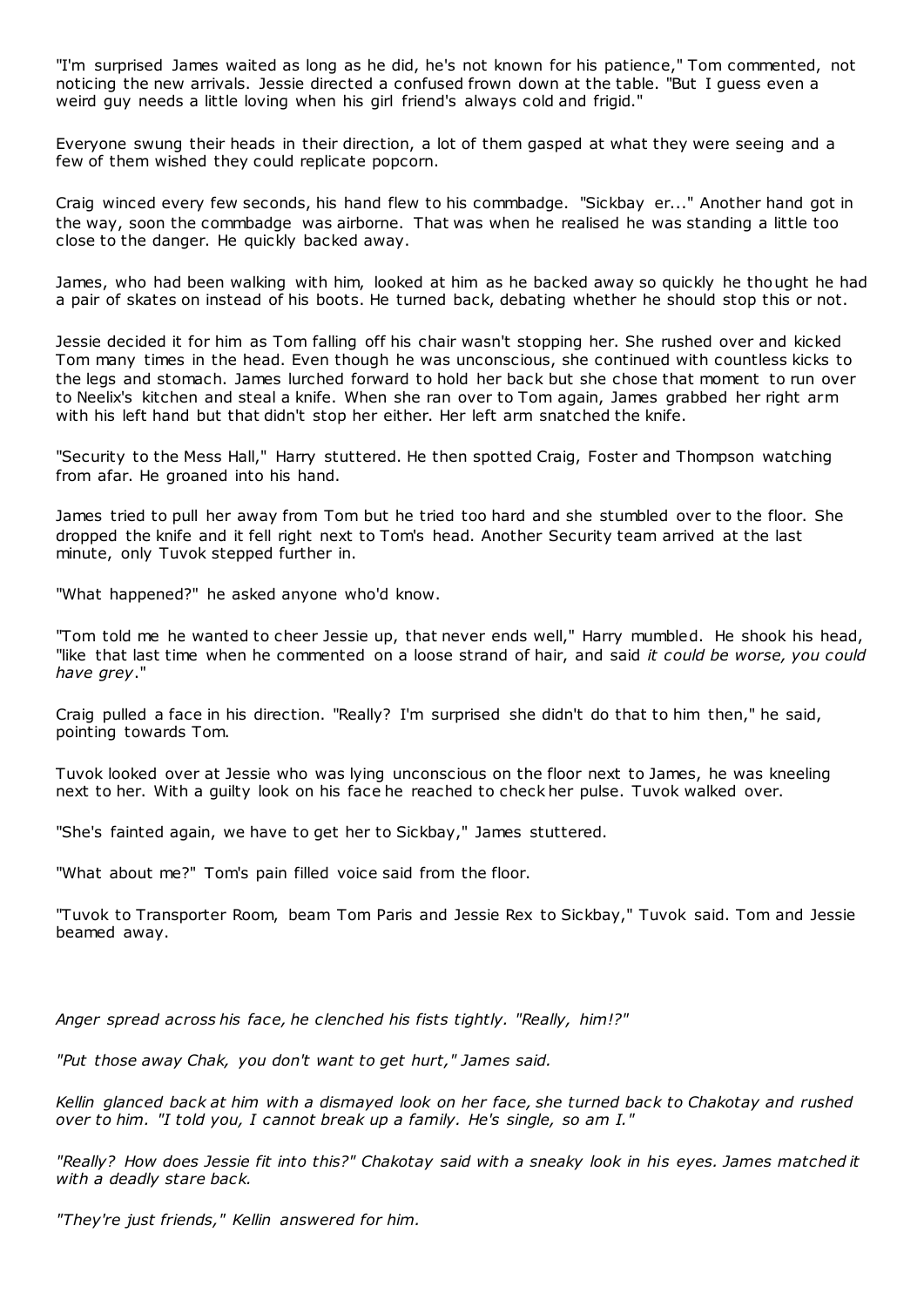*James stepped forward, Kellin stopped him by putting her hand out. "What exactly do you call you and Janeway, a freak show?" Chakotay lunged forward too.*

"Okay that's enough," Chakotay butted in. Kellin looked at him with a disappointed expression. "I told you I didn't care about your tales, I wanted to know what happened to the spy and your reason for defecting as well."

"I told you and I was explaining it," Kellin sighed.

Chakotay shook his head, "I don't believe you."

"Why because of the Jessie girl?" Kellin questioned with a half smile.

Chakotay looked at her suspiciously. "No, because in your story you are this sweet, gentle woman who's caught innocently in a love triangle, when you don't come across like that at all in real life." He shook his head. "It sounds like you're romanticising the whole thing. What I don't understand is why."

Kellin smiled. That wasn't the only thing she did that surprised him though. She leaned forward, grabbing his face with both hands and forced a kiss from him. Before he could really react to it, good or bad, the room span. As he fell to the ground he felt a sharp tinge in his arm. It all went black.

## **Sickbay:**

The Doctor finished treating Tom, clicking his tongue in disapproval.

"Next time Mr Paris, think about what you're saying. Next time there might not be anyone to stop her from killing you," the Doctor said.

"Thanks Doc," Tom said.

Meanwhile B'Elanna was arguing with James. "Why does your witchy little girlfriend keep attacking Tom, she could have killed him!" B'Elanna yelled.

"Three things. One, she's not my girlfriend. Two, Jessie's not a witch. Three, you're idiot boyfriend does nothing but say offensive things. I'm surprised Jessie has lasted this long!" James yelled back.

"Will you two stop it, I don't want two extra patients," the Doctor said loudly. He walked over to Jessie's biobed and he scanned her. B'Elanna stormed out of Sickbay.

"Why did she fall unconscious?" James asked.

The Doctor closed his tricorder. "There's an alien substance in her blood. I estimate it'll kill her within a day."

"What!" James snapped.

Kellin walked over to him while Kathryn entered Sickbay.

"Report," Kathryn said.

"Tom finally said something that made Jessie want to do more than punch him in the face. Harry called another Security team, but James managed to stop her. However she lost consciousness immediately," the Doctor said. Tom tried to look innocent as Kathryn's gaze went over to him. James meanwhile looked a little awkward, he kept glancing over to Jessie with remorse on his face. "I do not believe it was anything you did," the Doctor tried to reassure him.

"I knew this would happen. I hope you've learned your lesson Tom," Kathryn said.

"Yes ma'am," Tom muttered. "But surely that was a bit of an overreaction."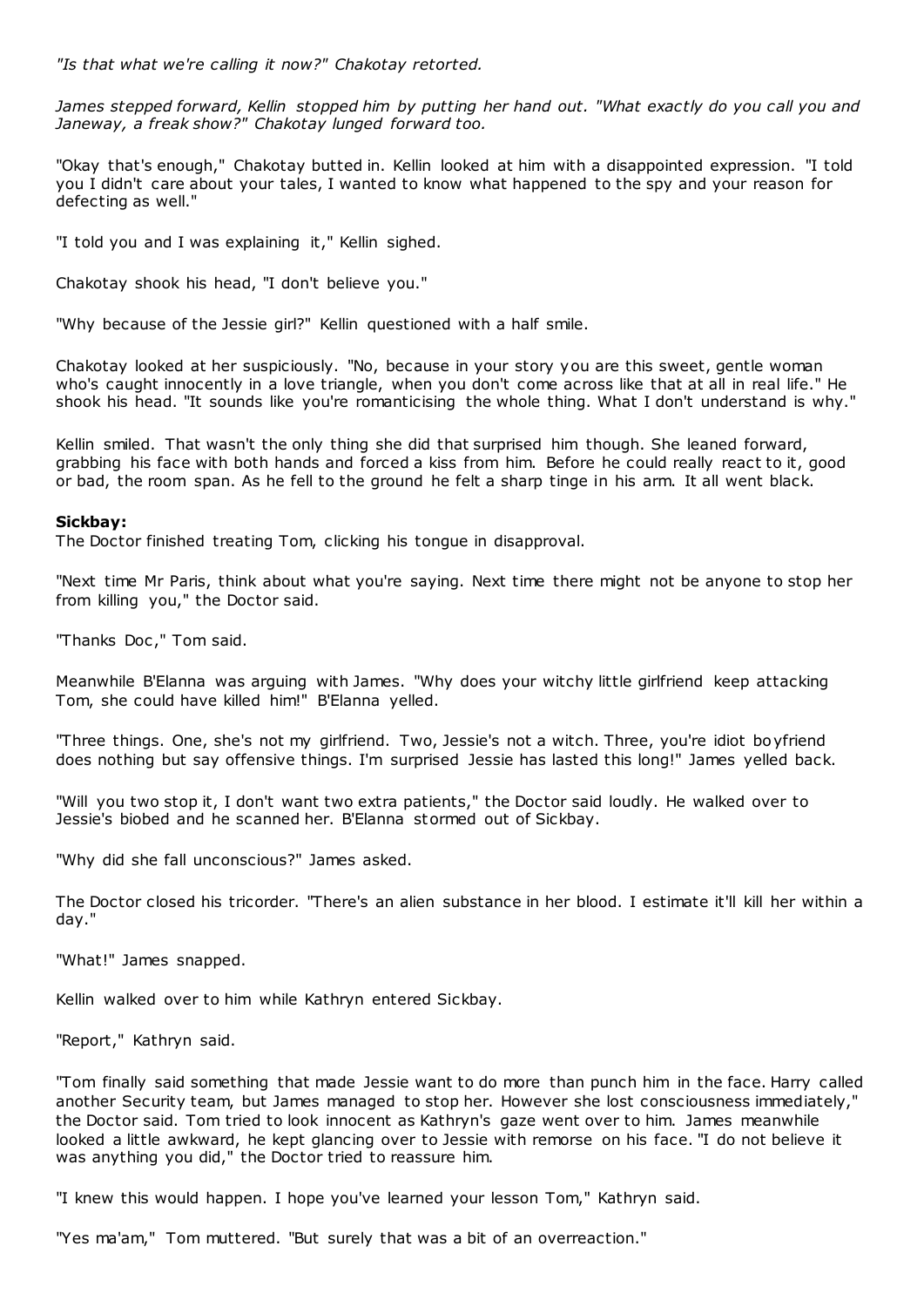James slowly made his way over to him. "What did you even say to her?"

Tom's eyes widened for a second, he quickly returned them to normal to hide it. "Nothing worth trying to kill me over."

"On another note, someone has intentionally injected Jessie with an alien virus. It'll kill her in twenty three hours," the Doctor said. "It would account for the extra aggression she displayed. High fever and..."

"Tom?" James finished for him. The Doctor shrugged, he wasn't going to deny it.

"How the hell did someone infect her intentionally without her knowledge?" Kathryn questioned.

James shook his head, "it's not how I care about, it's the who." Kellin glanced his way with concern on her face.

"I don't know anything yet. I need more time to analyse the virus before I can point a finger at anyone," the Doctor said.

"Keep me informed Doctor," Kathryn said and she walked out of the room. The Doctor put a hypospray to Jessie's neck.

"How do we even know it was intentional? Have I missed something?" Tom asked, his eyes drifting over to Kellin. She stared blankly at him while James followed his glance by turning his head.

Kellin nodded, "substance doesn't necessarily mean artificial. It could be a natural virus."

The Doctor raised his eyebrow and gave her an annoyed sigh. "If there was a chance that it was naturally occurring, would I have said it was intentional?" He shook his head while he walked off to his office.

James frowned before turning to Kellin. "Kellin, is it possible that this happened during your last visit?"

"That's a leap, what makes you believe that?" Kellin answered.

"It's not a leap. Jessie would notice somebody injecting her with something, and do something about it," James said.

Tom nodded furiously, "I'll say." He quickly left, rubbing his head.

Kellin sighed. "You're right. Now that you mention it, I think it is possible. When we captured the refugee we found an unknown device on him. I kept it just in case. We should take a look." She always turned to leave, James reluctantly followed.

#### **Kellin's Quarters:**

Kellin sat back down on her sofa. James stood at the doorway.

"Well, where is it?" James asked.

Kellin waited until the doors behind him closed. "I did it."

"What! Why?" James snapped.

"It was never my intention to kill her. Your primitive Doctor is overreacting, she'll be fine," Kellin said softly. "I have the cure, but I need you to hear me out first." She gestured to the seat beside her, he didn't budge. "You know when I said we were involved, well it's not true. I loved you but you didn't even care."

"What does Jessie have to do with this?" James asked.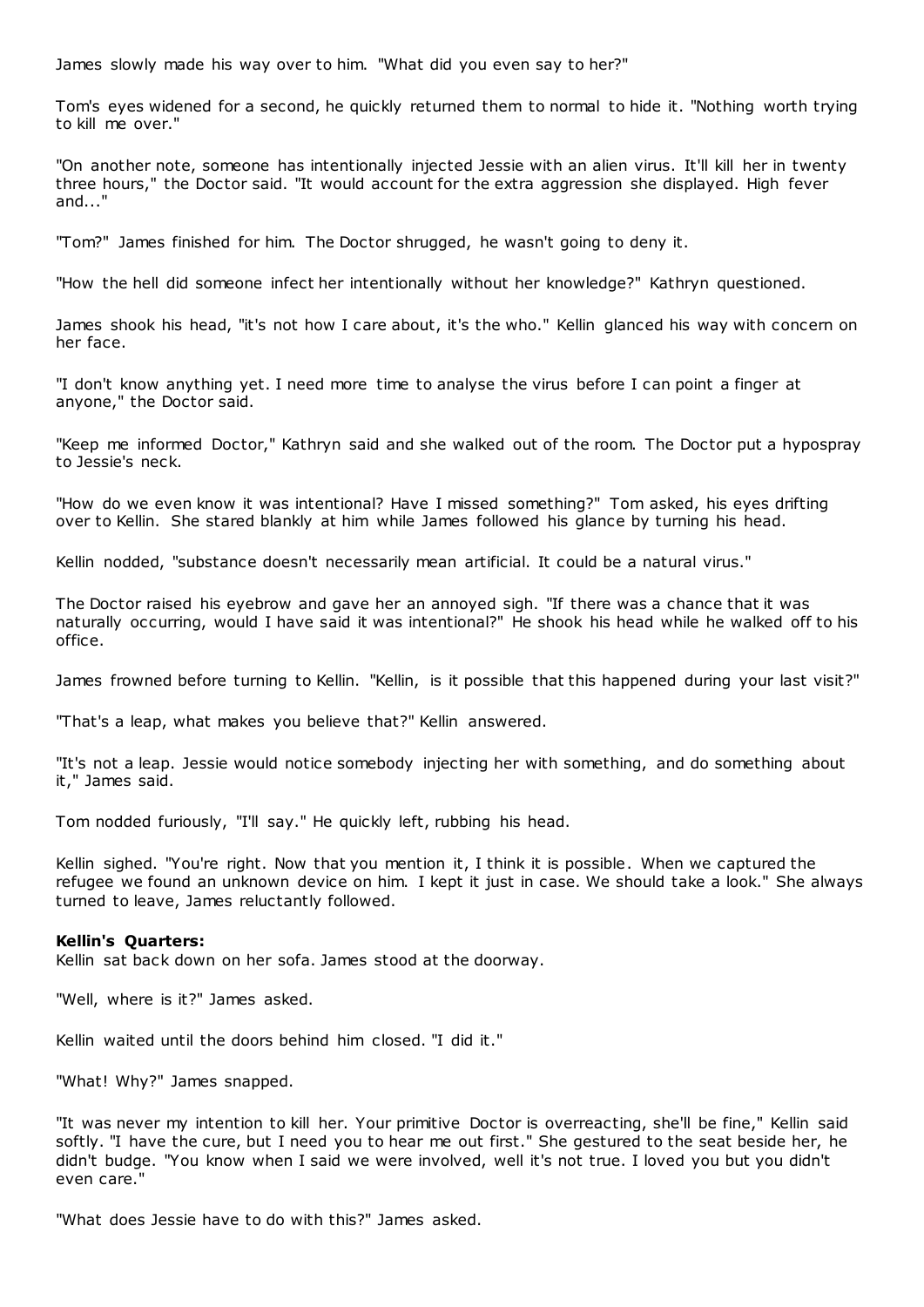Kellin sighed as she looked down. "That's the problem. I believed that the only reason why you didn't even try to return my feelings was because of your friendship with her. Anybody can see that you're in love with your best friend."

James stared at her blankly, his arms folded. "This is how Tom ends up in Sickbay."

"Why?" Kellin said.

"You're lucky I've got good restraints when it comes to women and that Jessie's not here," James muttered.

"But what I said is true isn't it?" Kellin asked.

"Get on with your story," James said.

"In the Astrometrics Lab, we had an argument. Lets just say, she sent both of us into Sickbay," Kellin said.

*Kellin walked into the Astrometrics lab. Jessie and Seven were working.*

*"I better meet Chakotay, he'll want to know we've finally got a plan," Jessie said.*

*"No, I'll go. I know the plan better than you do," Seven said.*

*Jessie turned her head to scowl at her. "Any excuse to stick your nose into the story, huh?"*

*Seven stared at her in her usual blank way. She walked out without saying another word.*

*Jessie sighed in annoyance, Kellin approached her so she did it again.*

*"What do you want?" Jessie asked.*

*"I'd like to apologise for what I said about you, I didn't mean what I said," Kellin said.*

"What did you say about her?" James voice asked.

"Nothing important," Kellin's voice replied.

*"Whatever," Jessie said.*

*"Can I ask you something?" Kellin asked.*

*"Knock yourself out," Jessie replied.*

*"What?" Kellin asked.*

*"It's an expression, it means go ahead, if you dare," Jessie said.*

*"Er... are you in love with James?" Kellin asked. Everyone but Kellin would have seen the steam rising from Jessie at that moment.*

*"Wrong! Ask another," Jessie said angrily.*

*"But I want to know," Kellin said.*

*"Remember the knock yourself out line, take it literally or I'll do it for you," Jessie said.*

*"Jessie, there's no need to be hostile. I just want yes or no," Kellin said.*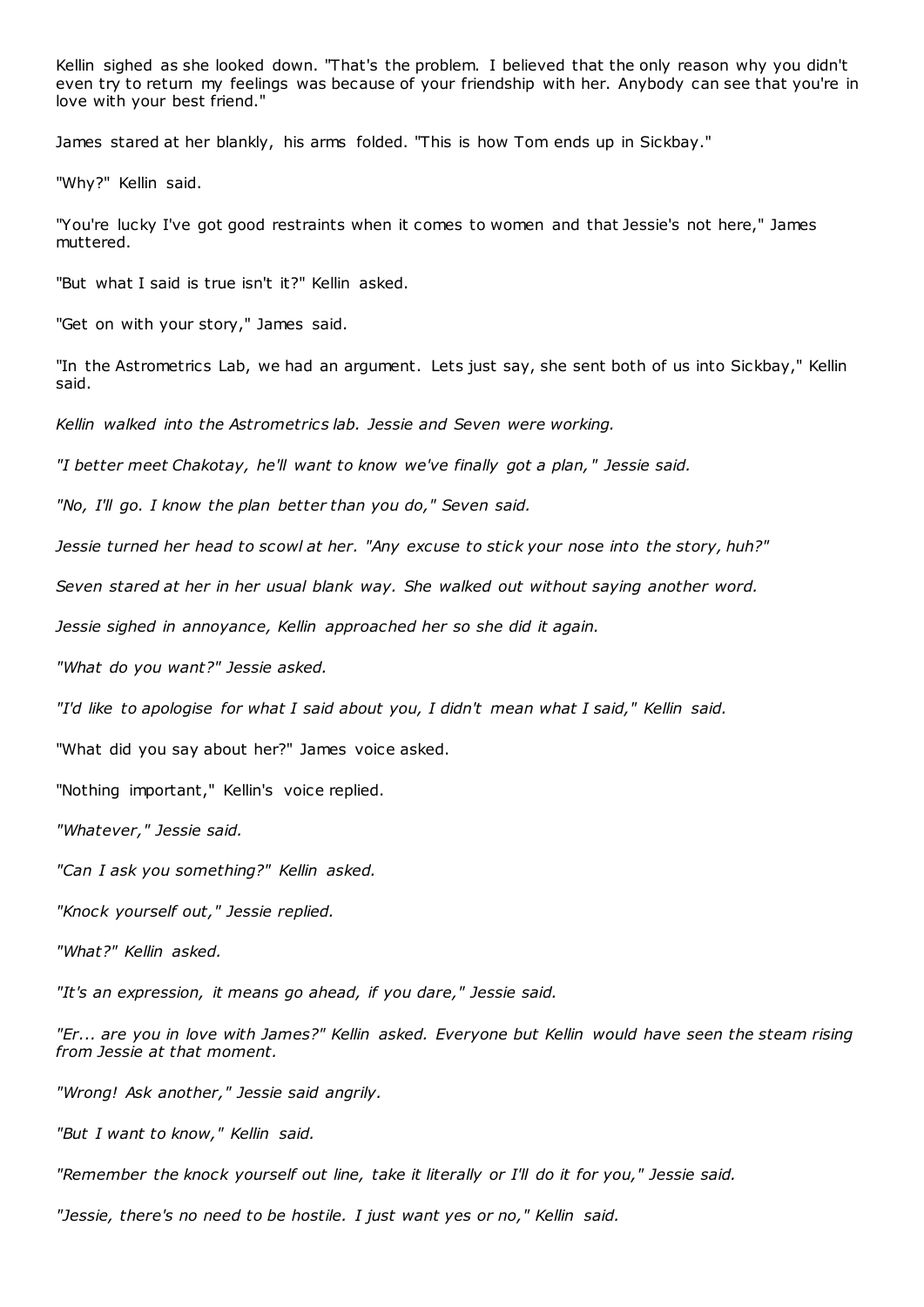*"Well I want you to be burned alive in the plasma coolant tank, no one ever gets what they want, sadly," Jessie said.*

*"Please, it wouldn't hurt to answer my question, I won't tell anyone," Kellin said.*

*"I might ask you the same question," Jessie said.*

*"Yes I am, that's why I'm asking you," Kellin replied.*

*Jessie turned to face her. "You'd better not have tried anything or I'll put you in the plasma coolant tank myself!" she hissed.*

*"I'll take that as a yes," Kellin said. Without Kellin noticing Jessie picked up a laser scalpel and she stabbed Kellin in the hand. She screamed in pain as it was yanked out of it.*

*"Now get out of here or you'll wish you'd never been born!" Jessie yelled.*

James shook his head. "I thought this was before the not fatal, aggression virus you gave her."

"You're surprised? She can be a little defensive about you. They say too much protest is telling, and she certainly protests to extremes," Kellin said.

"Right," James rolled his eyes. "So if she was so violent with you, why make her worse?"

"Well if people wouldn't keep interrupting the flashbacks," Kellin sighed.

James frowned, "people? Who else have you told this to?"

Kellin shook her head, she decided not to answer that for now and continue the story.

*"No, why should I leave? Besides he's not your boyfriend, so why should you care about who he dates?" Kellin protested.*

*"Computer, seal the doors. Fine, you want an answer, the answer is yes, but I don't have to worry about you telling anyone because you'll be dead in two minutes," Jessie growled.*

*"Jessie, you don't have to be hostile, we're civilised people here," Kellin said, she looked around the room. "Anyway you don't have any weapons."*

*"I don't need them. I learned how to do this in the Marquis, and let me tell you this, this'll be a piece of cake," Jessie said.*

"Luckily, Seven came back before she got too far," Kellin explained with a distraught look on her face. James meanwhile was shaking his head. "As soon as Jessie would have been released from Sickbay, she would be after me. So the only way to stop her was to inject her with the virus while she was still unconscious."

"Why was she in Sickbay?" James asked.

"You don't just stand there after a threat like that," Kellin said.

"Did she really threaten you?" James said in an accusing tone.

Kellin's eyes widened, "of course. She's aggressive, rude and obviously territorial. She saw me as a threat."

"She probably saw you for what you are," James said. Kellin's tense face seemed to relax a little. "Full of crap."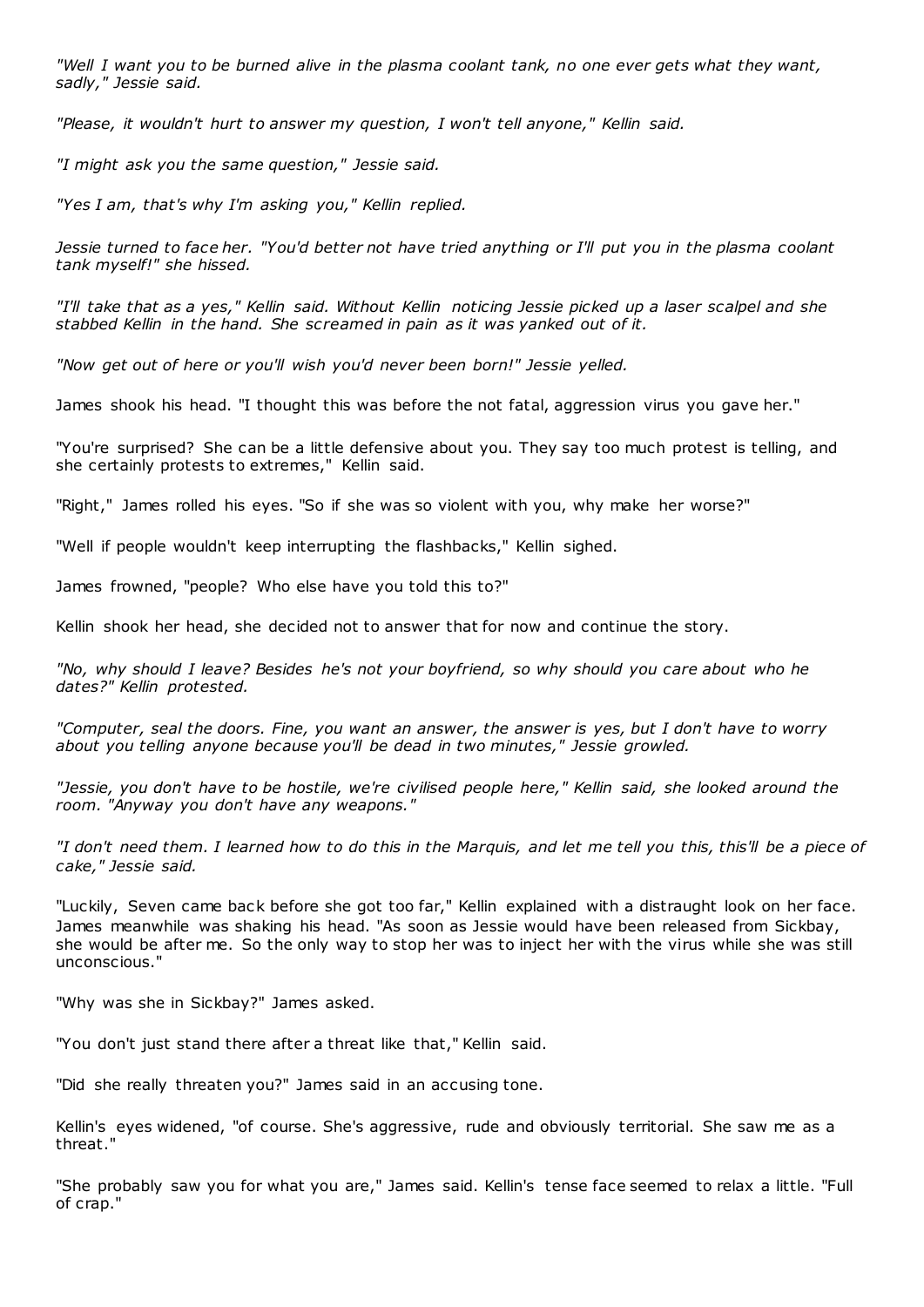"I... I don't understand," Kellin's face fell.

"You were stabbed by a laser scalpel you didn't see, Jessie acts like she did when she was already infected. You're worried that she'll attack you so you give her a virus that'll make her violent. How stupid do you think I am?" James explained to her. "What really happened between you tw o?"

Kellin shook her head furiously as she climbed to her feet. She stepped forward. "I may have overexaggerated a few details, but this did happen. Do you think I infect random people with this poison?" A muffled groan overlapped from the other room. Kellin tried not to look in that direction but her eyes did anyway, she missed James quickly looking over as well. Like nothing happened they continued. "We argued, she threatened...

"And Jessie said that she loved me, why would you tell me this?" James stutt ered.

"What do you mean James? She'll be dead in twenty three hours," Kellin asked.

James approached her, his eyes flashed with anger. "Because you injected poison into her. Did you really think I was going to date you after this?"

"She wanted to kill me!" Kellin protested.

"She wouldn't. I on the other hand..." James muttered.

Kellin stared at him with dismay, she tried to reach out to grab his arm. He pulled it away in time. "James please understand. I was only trying to defend myself."

"Defend yourself from what?" James questioned. Kellin shook her head nervously. "All right then, if you don't want to tell me I'll just lock you up for trying to kill two people." She pretended to look confused. "Please, the Bridge heard the groan in the next room."

"Wait! If you promise not to tell anyone about this, I'll tell you about the three ships that are heading our way," Kellin stuttered.

"Humour me," James said.

"Promise you won't tell anyone about me poisoning Jessie?" Kellin said.

"Why should I make promises with someone like you?" James said.

"I understand that. Please if you don't hear me out, Voyager will be in danger," Kellin stammered.

"Jessie's already in danger. Does that cure exist or did you lie about that too?" James asked.

"Yes it does, but first we have to be rid of those ships," Kellin said.

"Who are they exactly?" James asked.

Kellin sighed as she looked over her shoulder towards the window. "They'll come for me. I'm not going back."

"Your people. They'd send you after one refugee but a fleet after you?" James said, eyeing her suspiciously. "What did you do?" Kellin was about to answer but he shook his head and continued talking, "forget it, I don't care. Give me the cure for Jessie and I'll think about not throwing you back to them head first."

Kellin's eyes were wide at this point, "you can't do that."

James sighed in annoyance. "Why do people keep getting that wrong?"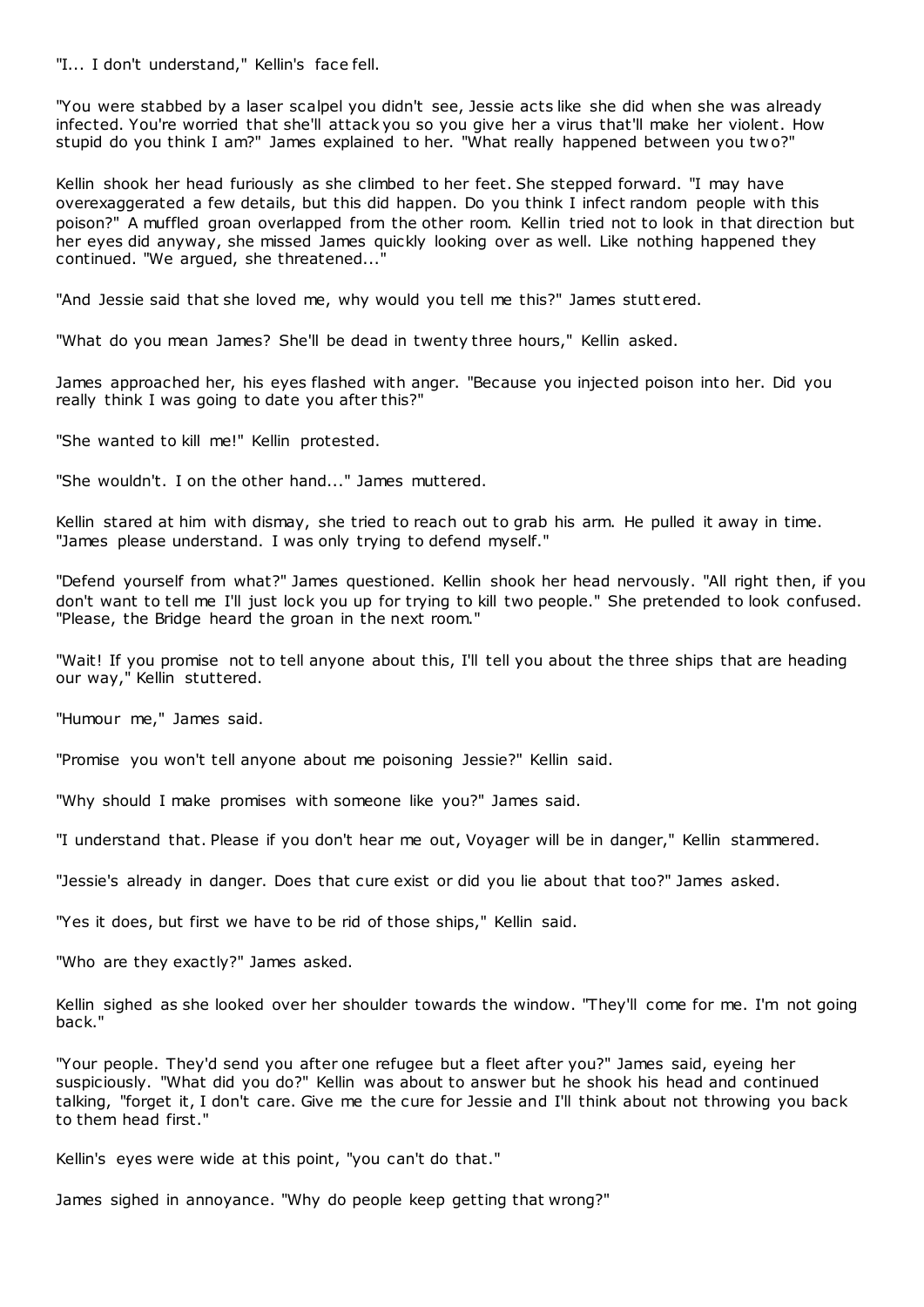"I don't mean literally. You have no jurisdiction here, no proof. A fake Ensign has no real say in this situation," Kellin muttered.

James' eyes drifted over to the other room where another groan originated from, only this time it was a lot clearer. Kellin gasped as she looked as well.

"No he doesn't," Chakotay said in a groggy voice. He clutched the door frame like it was the only thing holding him up on his feet. He dared to stagger forward. "But I definitely do."

"This isn't the way it was supposed to go. It should have worked this time," Kellin stuttered quietly.

Chakotay got as far as where James was standing, he lost his footing. James grabbed his arm to stop him from falling. "I understand why you chose me. You thought if you convinced me that I liked you, I'd grant you asylum against your people. What I don't understand is him," Chakotay said, gesturing his head James' way. He scowled at him.

"*Him* could just let you drop to the floor if you want," he said.

Chakotay decided to ignore him for now. "Did you just pick some Security officer at random, figuring that in a pinch he'd protect you physically while I would politically? I guess I understand why you didn't pick Craig."

The doors opened for Craig to pop his head in. "Seriously! When did I become the joke around here?"

"I had no choice. Jessie was a threat," Kellin stuttered.

"I don't care what your reasons are. Once you attacked her you killed any chance you had of getting an asylum here," James grumbled.

Chakotay frowned, "you keep saying that. You should have known that we'd find out who infected her. What did she do to make you risk it all?"

Kellin sighed, "well..."

James covered his face with his right hand. "No don't, she'll only start another..."

*The turbolift doors opened, Kellin and James stepped through them. Kellin kept glancing towards him with a smile. James didn't notice as he was too busy staring at a tricorder in his hand.*

"Shi..." James groaned.

"Shhh!" Chakotay shushed him.

*"I don't think that refugee of yours is using the same frequency that you do," James said.*

*"Hmm," Kellin wasn't really listening.*

*"In fact none of the frequencies I've tried work. Are you sure he's here?" James questioned. He frowned and looked at her when he got no answer. "What?"*

*Kellin quickly hid her smile and pretended to look concerned. She stopped walking, stopping him as well. "Oh nothing, I was thinking. Isn't that Borg working on a way to uncloak anything on the ship? Finding the frequency of his cloak shouldn't matter."*

*"It's no good uncloaking him if no one's there to see it," James said with a raised eyebrow.*

*Kellin nodded, her eyes gave away her nervousness. "This man is dangerous. You're not armed. What if you do find him and..."*

*James smirked slightly, "I think I'll manage." He continued walking.*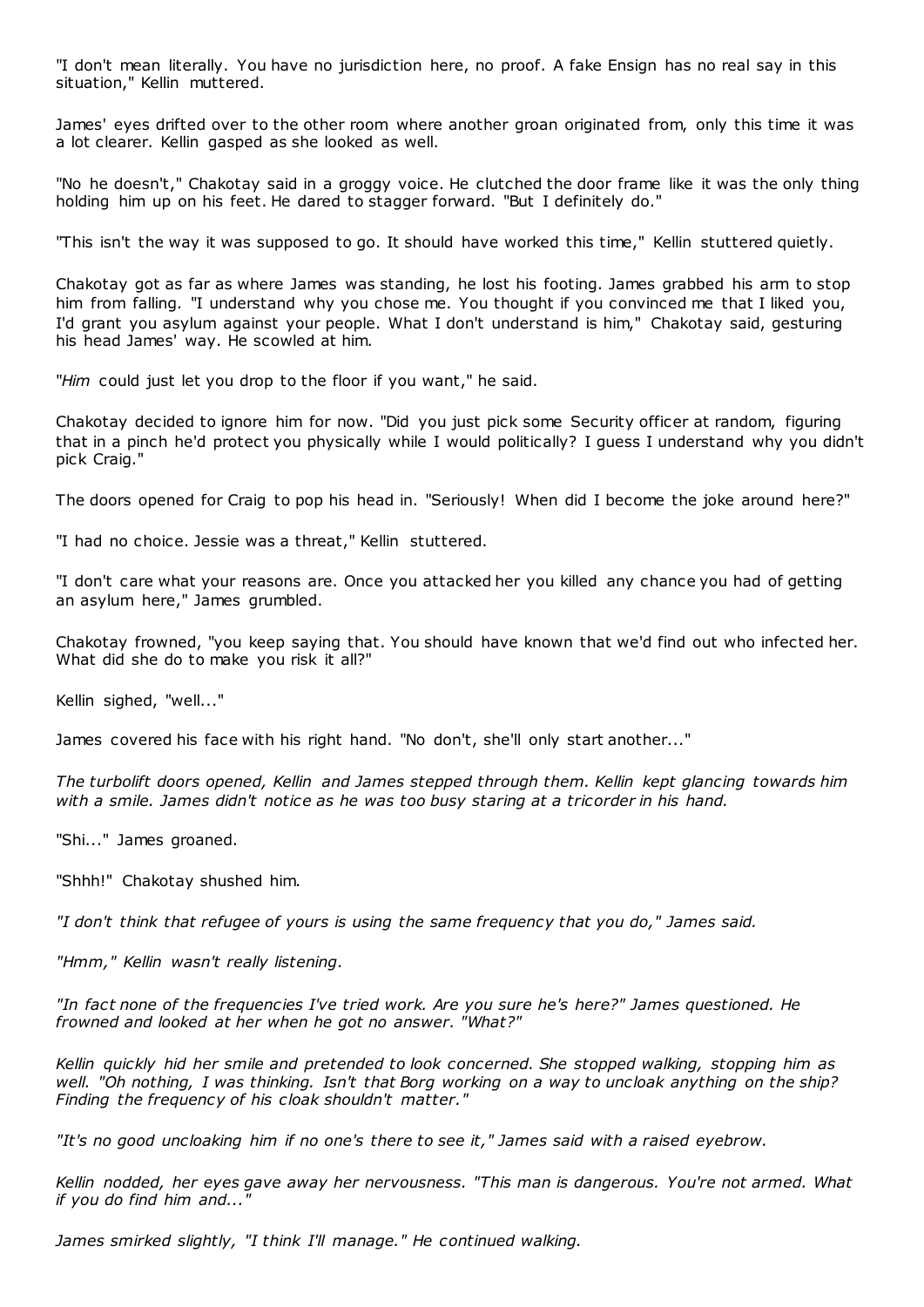*Kellin smiled after him, "I'm sure you will." She followed.*

"Wait, I'm confused. Why are you acting suspicious when you claim you were only here to capture someone?" Chakotay narrowed his eyes.

James glanced at him, raising his eyebrow. "That's the question you ask?"

"It'll all become clear if you let me finish," Kellin sighed impatiently.

*Kellin stood around the Astrometrics lab, taking in the sight of the huge screen in front of her. Meanwhile Jessie cringed a little as Seven stood closely beside her, she took a step to the left. Seven looked at her with indifference.*

*"Why do you keep on doing that?"*

*"All I can see in the corner of my eye is your bloody catsuit," Jessie replied. Seven raised her implanted eyebrow. "Why do you wear that thing anyway, it's hideous."*

*"It's functional," Seven replied.*

*Jessie rolled her eyes, "I guess you don't have to use the bathroom yet."*

*"No," Seven answered.*

*Jessie shook her head, "shocking."*

*"I am ready to activate the anti-cloaking field," Seven said, she turned to leave.*

*"Wait, we should let the Bridge know and get Security on comm standby," Jessie said.*

*"Why?" Kellin frowned.*

*"Duh, as soon as the field is activated the extra lifesign will appear on our sensors," Jessie groaned.*

*Kellin stared at her with a worried expression. "That won't work, the frequency will still scramble it. Yes he'll be visible but that's all it will do."*

*"Not when the field is active," Seven said with a glance in Jessie's direction. "I will contact the Bridge on the way to Engineering." She continued to head for the exit.*

*Jessie turned around towards the door, her eyes were a little wide. "Surely someone else should keep an eye on..." The door closed behind Seven as she left. Jessie's eyes drifted over to Kellin. "Astrometrics and... ugh."*

*Kellin smiled coldly. "You don't like me, do you?"*

*"The person who works here should be the one to monitor the consoles here," Jessie muttered as she returned to face the console. She didn't bother looking at the other woman as she did.*

*"Hmm but you don't strike me as someone who fits in with Engineering work," Kellin said.*

*"I work at the Engineering station on the Bridge," Jessie growled. She shook her head. "It was my idea, god."*

*Kellin's head twitched to one side, she kept a close eye on her. "This isn't about that. This is about James."*

*Jessie sighed angrily. She turned her head back at her. "Unlike you, I can function without a man."*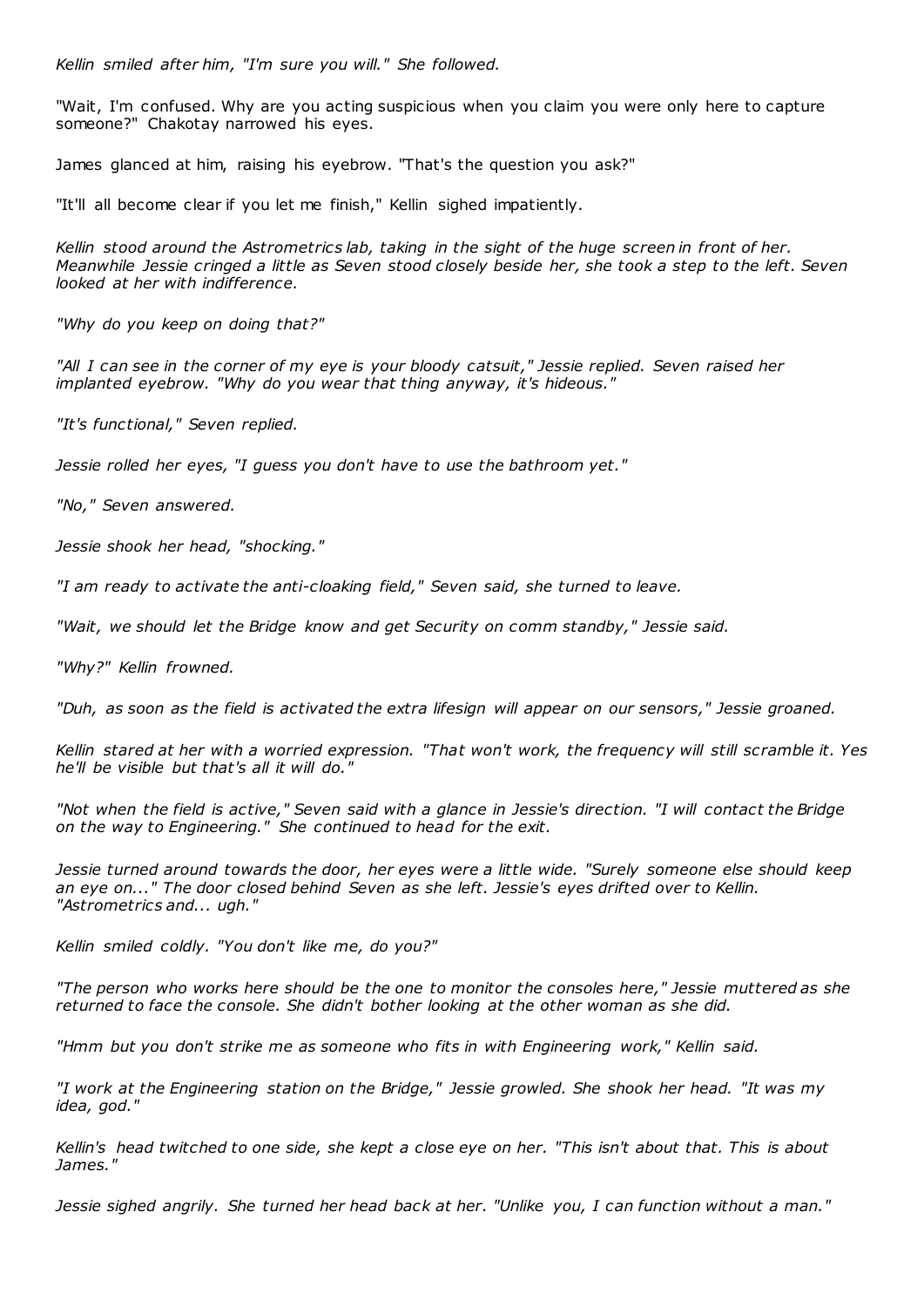*"Really? Then why can't you stand being in the same room with me? Why did it bother you when he was with me?" Kellin sneered.*

*Jessie pulled a face. "With you? He barely noticed you were there, he was too busy looking at his tricorder for this refugee of yours. You just followed him around like a love sick puppy."*

*Kellin scoffed. "You would know something about that."*

"Can we cut ahead, you've seen one cat fight involving Jessie and a blind girl who fancies James, you've seen them all," Chakotay groaned.

James narrowed his eyes as he turned his head in his direction.

*"Look I don't like you because you're a typical blonde bimbo with the fake airy voice, who cos of that thinks she's entitled to every guy she wants. Now can we please wait for Seven of Bad Dress Sense to contact us from Engineering in silence?" Jessie snapped.*

*Kellin shrugged. "It's better than childhood friend entitlement."*

*Jessie gritted her teeth. She chose not to respond to that and watch the console she was at. It did nothing but show the ship's schematics.*

*"This isn't going to work you know. You won't find him this way," Kellin said. Jessie shook her head and continued to watch her console. "Saying we should find a way to make him visible, doesn't make it your idea, you know."*

*Jessie continued to ignore her. She was thankful when the display changed to show a message underneath the schematic . She tapped her commbadge. "Rex to Security, we're ready, standby."*

*"Acknowledged Crewman," Tuvok's voice said over the comm.*

*Kellin approached her slowly as she watched and waited for the display to change again.*

*The screen finally did something, the ship's schematics flashed white a couple of times. Jessie frowned afterwards. "What, that's it?" Her eyes slid to the right as if she sensed Kellin's presence behind her. It was too late though. Kellin smirked slightly as a sting in her arm made her jump, she swung around. "What..."*

*Kellin reached out to press Jessie's commbadge. "I told you it wouldn't work."*

*Jessie stared, her anger was growing. "You, there was no other refugee. It was you all along?"*

*"I was wrong. You are a bigger threat to me than just a simple love rival," Kellin said.*

*"Why, why go to all this trouble? All you had to do was request an asylum, there was no need to trick us," Jessie said.*

*Kellin smiled and shook her head. "Would your Captain have let a wanted criminal stay on her ship? When my people find out I'm here, they wouldn't be shy about telling her."*

*"Give her a jar of coffee and she'd probably do a dance for you," Jessie groaned. Kellin's smile faded away for a second. "How would tricking us have stopped them from ratting you out?"*

*"They don't know it's me. They know a spy has left our homeworld. If I convince your crew that it isn't me, then my people will wrongly assume that I am an undercover operative," Kellin explained.*

*Jessie shook her head. She attempted to walk around her but Kellin blocked her every turn. "So why tell me now?" Her arm was really stinging now, the shoulder felt a lot heavier. Her face felt flush, which she assumed was just the result of her anger towards Kellin.*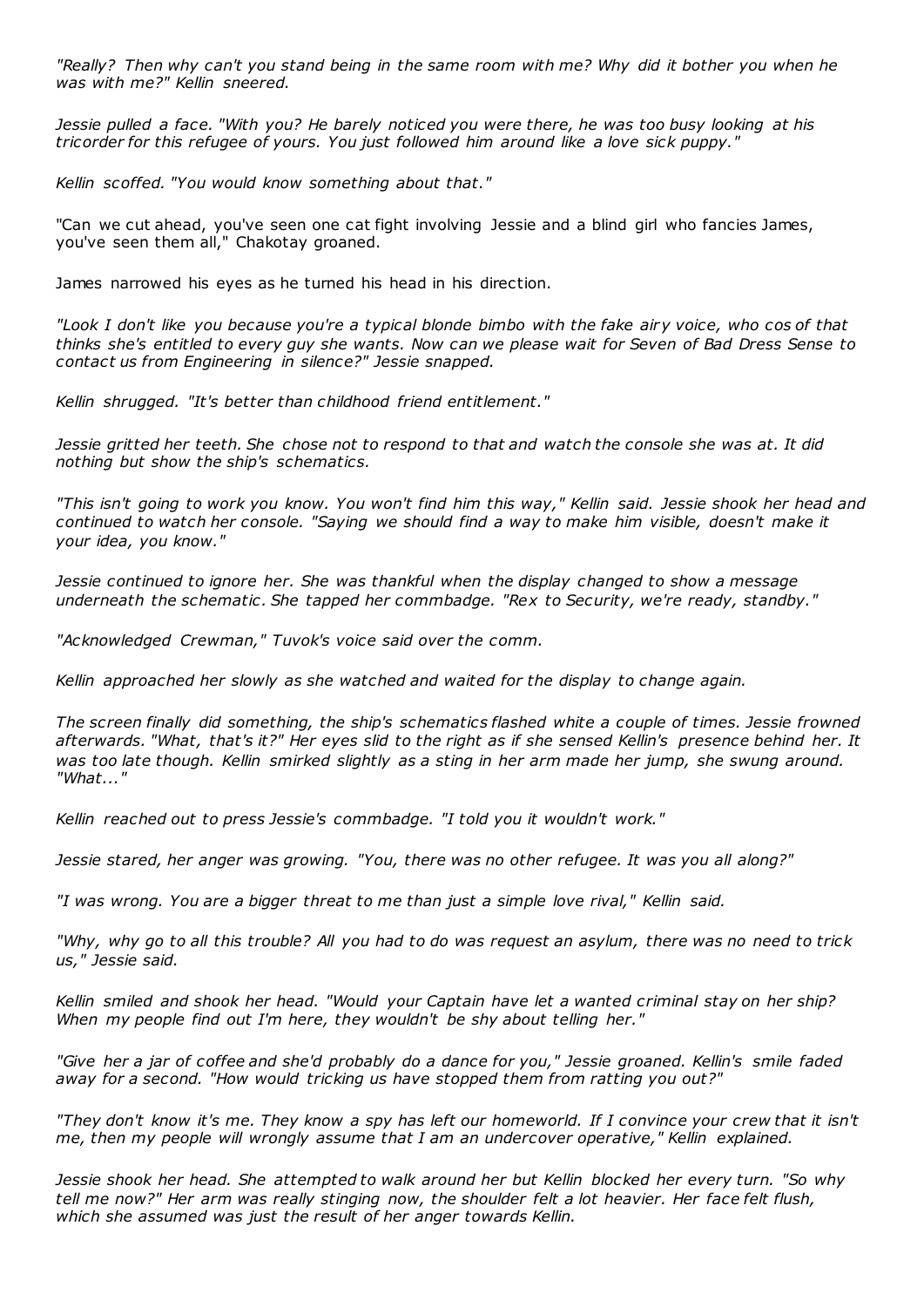*"You're only going to forget, not that it matters anyway," Kellin smiled smugly. "When I return your crew will take me in again and you, you will not get in my way again."*

*Jessie tried to wipe away the sweat forming on her brow, but the brisk movement in front of her eyes made her feel dizzy. The heat in her cheeks was unbearable. She could just make out Kellin's smile through the blur in front of her.*

*"It won't kill you, not yet. I'll be sure to give James your goodbye kiss personally," Kellin sneered.*

"Seriously?" Chakotay groaned.

Kellin huffed, "what, it's a good line."

Chakotay shook his head as he glanced towards James, he tried not to laugh as he seemed to be struggling between a confused look and an angry one. "It's silenced him, so maybe you're right."

"It doesn't matter. I'll just do this again until I get it right," Kellin said.

James decided to settle for the angry look for the moment. "You told me your ships are on their way, you're running out of time."

"Well I enjoyed the silence while it lasted," Chakotay sighed. "If he's right then you maybe should have kept your mouth shut this time. No one likes a braggy villain."

Kellin's face turned a little pale. "Fine, it's not like anyone will believe your story. You'll soon start acting aggressive and irrational, just like Jessie did." She looked towards James, "something tells me I don't need to inject you with the poison to get that effect, which suits me just fine. I'll finally get away from this accursed sector, you two knowing won't stop me."

"Hmm, but I imagine this will," James said with a wry smile.

#### **Sickbay:**

The Doctor inspected the hypospray in his hand, and then looked at the person who gave it to him with a puzzled expression.

"Kellin gave me it, she says that it will cure Jessie," James said. Chakotay groaned from a nearby biobed. "And him."

The Doctor scanned it first. Once he was satisfied he headed over to Jessie's biobed to treat her.

"We've contacted one of her ships. They requested that we avoid further contact with their species. Once she's gone we'll never find out why she was so eager to leave them," Kathryn said.

"That's not a problem," James shrugged.

Kathryn lightly shook her head. "It is to me. There's still gaps to the story. How did she leave Voyager the first time, and..." She frowned. "How did you convince her to give up the antidote anyway?"

"I figured it would be a good incentive if she needed it as well," James replied.

Kathryn stared at him blankly for a few minutes. She eventually smiled proudly and clasped him on the shoulder. The Doctor meanwhile had overheard and was staring at them bot h with horror on his face.

James groaned, "relax Doc, it shouldn't kill her in the five minutes it'll take for you to get to the brig." Chakotay cleared his throat. "Fine, ten minutes after treating him."

Kathryn chuckled. "Do you think any of her original flashbacks had some truth to them?"

James glanced to the floor, then over to Jessie's biobed. "Probably not."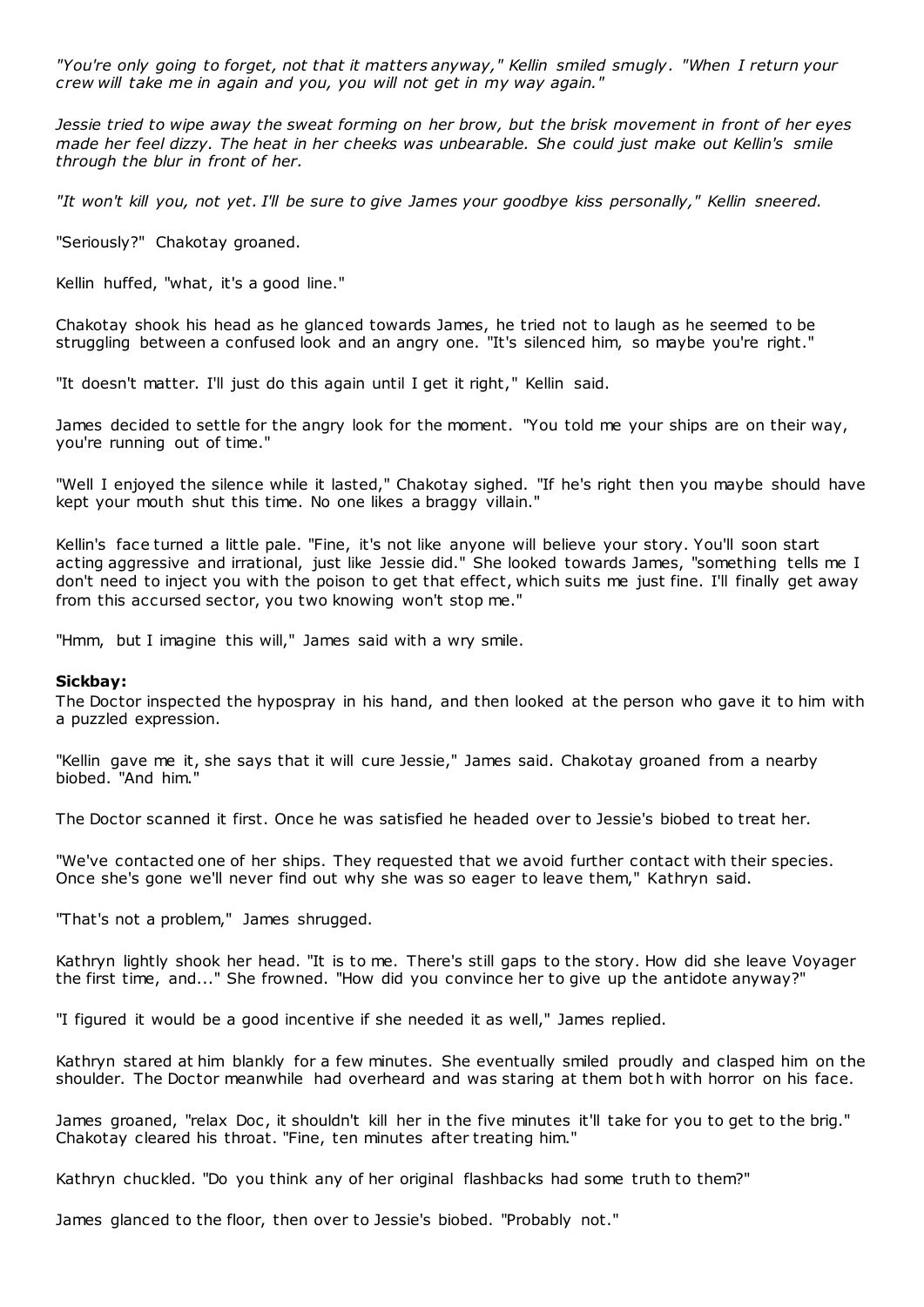"Does it matter, we're just going to forget when the aliens leave anyway," Chakotay said. The Doctor began to treat him. "True or not, I'd like the image of me calling a woman a damsel in distress and bickering over her with him, out of my head."

"Yes I'd like that too," Kathryn smirked.

James turned his attention away from Jessie, and then forced a smirk of his own. "It was obviously all made up like Chakotay said, so we'd protect her. The only person that was in character was Chakotay anyway."

"Are you capable of saying anything without insulting me?" Chakotay hissed as he tried to sit up.

The Doctor sighed angrily, he held him down to continue his treatment.

"No," James replied honestly.

*"Bridge to Janeway. The aliens are asking when they can arrange transport," Tuvok's voice said over the comm.*

"As soon as the Doctor is finished with her," Kathryn replied. She looked across at the Doctor. He nodded.

"We're not going with the *Kellin is returned in a shuttle, but it gets blown up* ending this time?" James questioned. Everyone shook their heads. "Shame."

The Doctor scowled at him as he hurried for the exit, med kit in hand. Kathryn smiled as he left, "the aliens are more than capable of transporting their own people. Besides, we shouldn't be doing the cop out endings of Season One again."

"Why not, it's not like we'll remember," James said with a shrug. "Episodes like this are just a waste of time anyway. Nobody remembers, nothing really happens to affect future episodes. Nobody likes them, what's the point?"

"I agree, but what can you do?" Kathryn commented.

## **Meanwhile:**

A man's voice laughed and then groaned. In the dark something scraped against something plastic, then there was a slurping sound. A moan followed. "Oh yeah, that's good."

Light suddenly intruded, blinding whoever was in the dark room.

"Gah, get out, get out!" the man screamed.

The light disappeared as quickly as it appeared. The voice grumbled a bit before the strange sounds continued.

Just outside in a normal corridor, Tom stood there with a smirk on his face. A brunette woman walked up to him, only stopping to inspect the stupid look on his face.

"What now, Paris? Did you figure out what the bathroom is for or something?" she hissed.

The woman then heard the noises that were coming from the room, she pulled a disgusted face. Tom snickered quietly, he leaned over to whisper in her ear.

"No yoghurt can be that good," she said. Tom nodded. "That buffoon will be the death of us." She walked away, shaking her head.

Once she was in the nearby turbolift, Tom tried to lean his ear against the door so he could hear. As he did the door opened automatically, throwing him head first into the room.